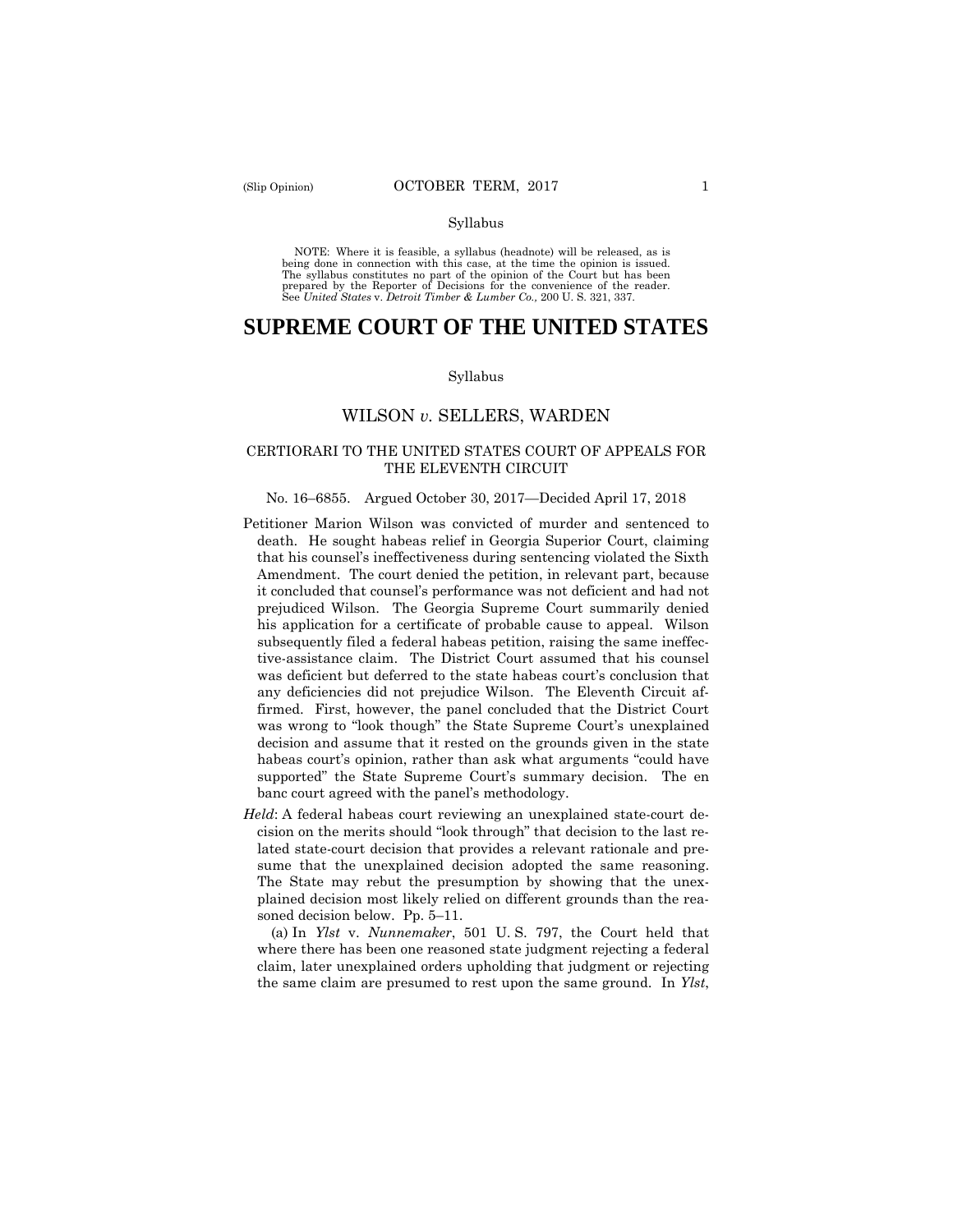#### Syllabus

where the last reasoned opinion on the claim explicitly imposed a procedural default, the Court presumed that a later decision rejecting the claim did not silently disregard that bar and consider the merits.

Since *Ylst*, every Circuit to have considered the matter, but for the Eleventh Circuit, has applied a "look through" presumption even where the state courts did not apply a procedural bar to review, and most Circuits applied the presumption prior to *Ylst*. The presumption is often realistic, for state higher courts often issue summary decisions when they have examined the lower court's reasoning and found nothing significant with which they disagree. The presumption also is often more efficiently applied than a contrary approach that would require a federal court to imagine what might have been the state court's supportive reasoning.

The State argues that *Harrington* v. *Richter,* 562 U. S. 86, controls here and that *Ylst* should apply, at most, where the federal habeas court is trying to determine whether a state-court decision without opinion rested on a state procedural ground or whether the state court reached the merits of a federal issue. *Richter*, however, did not directly concern the issue in this case—whether to "look through" the silent state higher court opinion to the lower court's reasoned opinion in order to determine the reasons for the higher court's decision. In *Richter*, there was no lower court opinion to look to. And *Richter* does not say that *Ylst*'s reasoning does not apply in the context of an unexplained decision on the merits. Indeed, this Court has "looked though" to lower court decisions in cases involving the merits. See, *e.g.*, *Premo* v. *Moore,* 562 U. S. 115, 123–133. Pp. 5–9.

(b) The State's further arguments are unconvincing. It points out that the "look though" presumption may not accurately identify the grounds for a higher court's decision. But the "look through" presumption is not an absolute rule. Additional evidence that might not be sufficient to rebut the presumption in a case like *Ylst*, where the lower court rested on a state-law procedural ground, would allow a federal court to conclude that counsel has rebutted the presumption in a case decided on the merits. For instance, a federal court may conclude that the presumption is rebutted where counsel identifies convincing alternative arguments for affirmance that were made to the State's highest court, or equivalent evidence such as an alternative ground that is obvious in the state-court record. The State also argues that this Court does not necessarily presume that a federal court of appeals' silent opinion adopts the reasoning of the court below, but that is a different context. Were there to be a "look through" approach as a general matter in that context, judges and lawyers might read those decisions as creating, through silence, binding circuit precedent. Here, a federal court "looks through" the silent deci-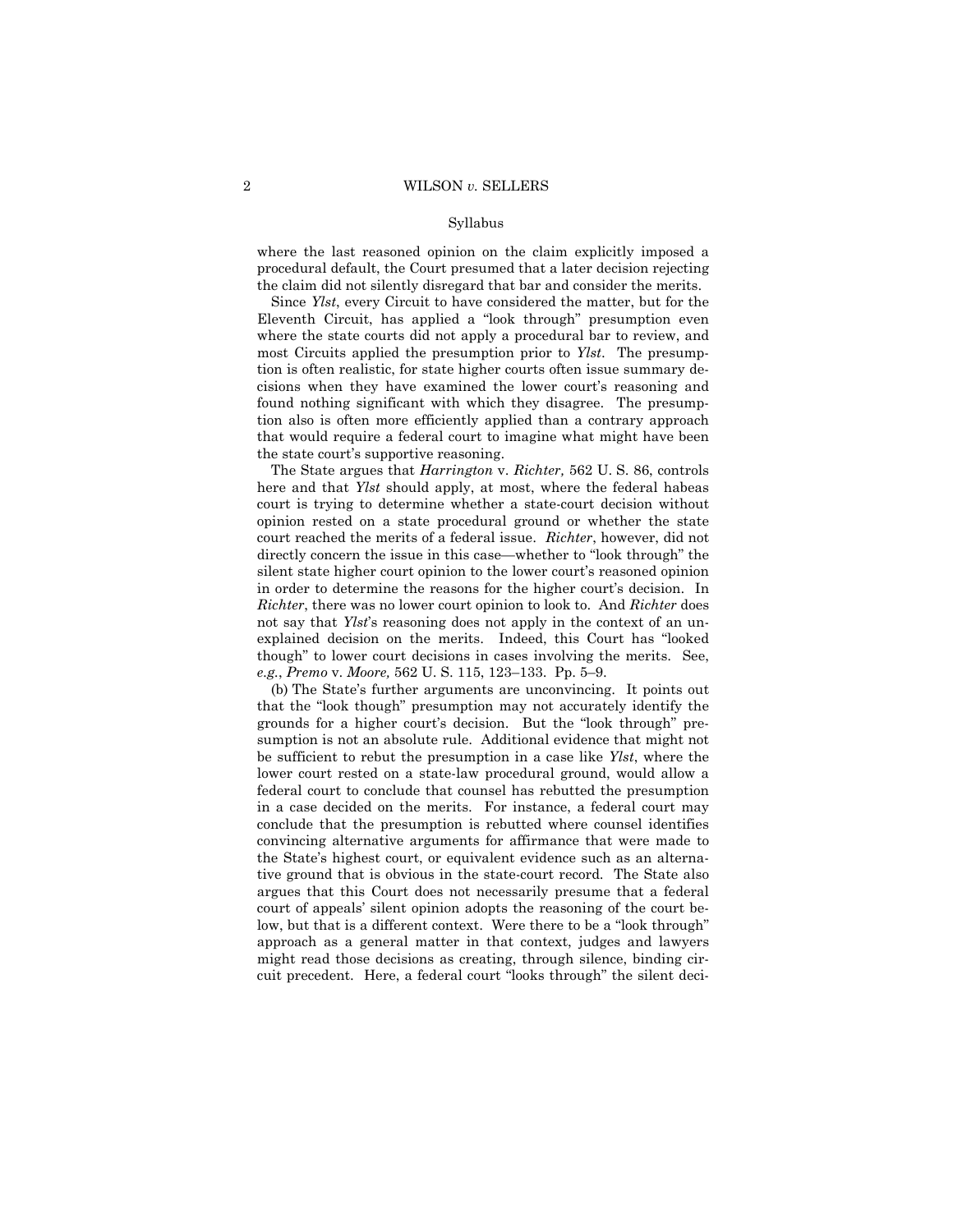### Syllabus

sion for a specific and narrow purpose, to identify the grounds for the higher court's decision as the Antiterrorism and Effective Death Penalty Act requires. Nor does the "look through" approach show disrespect for the States; rather, it seeks to replicate the grounds for the higher state court's decision. Finally, the "look though" approach is unlikely to lead state courts to write full opinions where they would have preferred to decide summarily, at least not to any significant degree. Pp. 9–11.

834 F. 3d 1227, reversed and remanded.

 BREYER, J., delivered the opinion of the Court, in which ROBERTS, C. J., and KENNEDY, GINSBURG, SOTOMAYOR, and KAGAN, JJ., joined. GORSUCH, J., filed a dissenting opinion, in which THOMAS and ALITO, JJ., joined.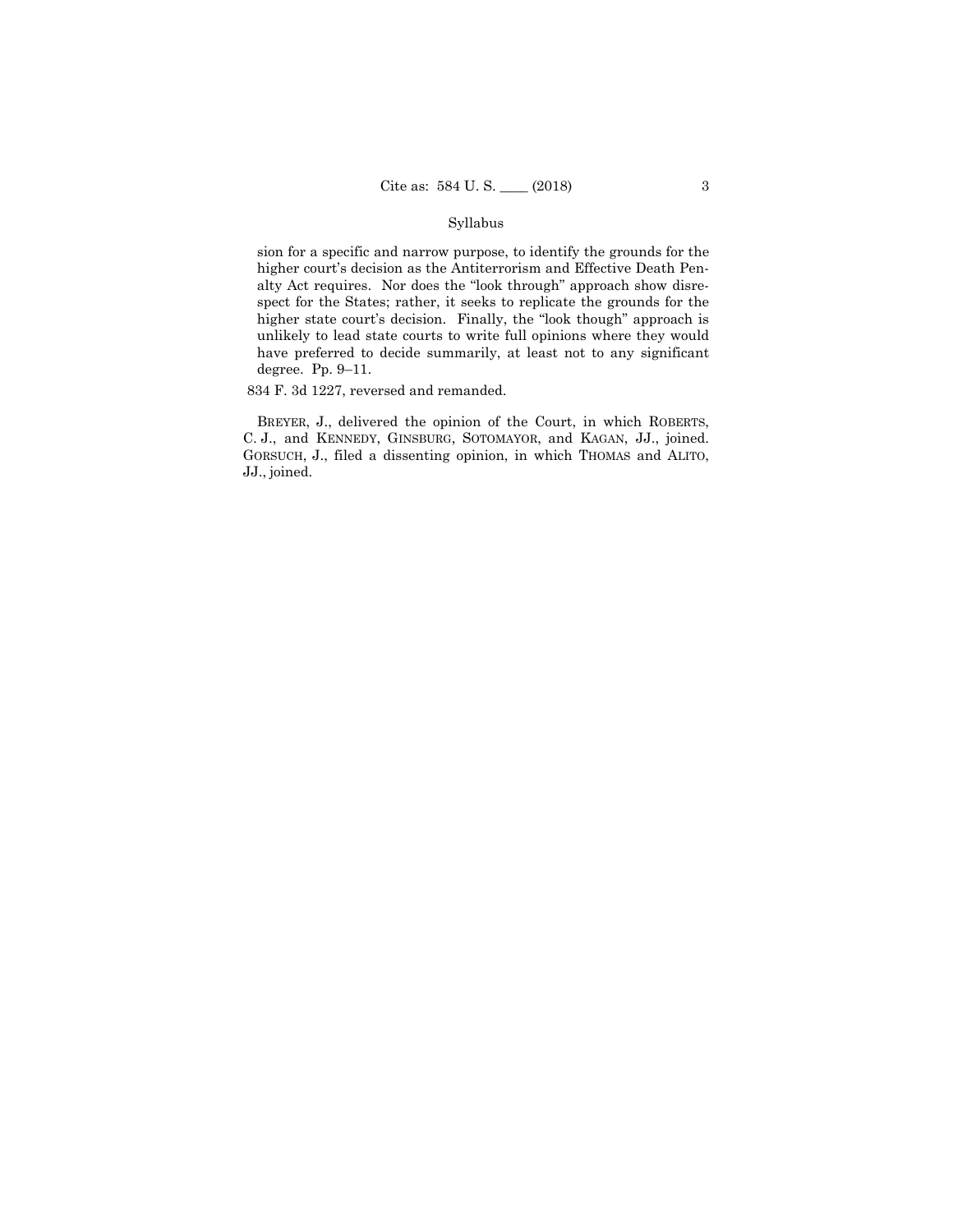NOTICE: This opinion is subject to formal revision before publication in the preliminary print of the United States Reports. Readers are requested to notify the Reporter of Decisions, Supreme Court of the United States, Washington, D. C. 20543, of any typographical or other formal errors, in order that corrections may be made before the preliminary print goes to press.

# **SUPREME COURT OF THE UNITED STATES**  $\frac{1}{2}$  , where  $\frac{1}{2}$

### No. 16–6855  $\frac{1}{2}$  , where  $\frac{1}{2}$

# MARION WILSON, PETITIONER *v.* ERIC SELLERS, WARDEN

# ON WRIT OF CERTIORARI TO THE UNITED STATES COURT OF APPEALS FOR THE ELEVENTH CIRCUIT

### [April 17, 2018]

# JUSTICE BREYER delivered the opinion of the Court.

The Antiterrorism and Effective Death Penalty Act of 1996 (AEDPA) requires a prisoner who challenges (in a federal habeas court) a matter "adjudicated on the merits in State court" to show that the relevant state-court "decision" (1) "was contrary to, or involved an unreasonable application of, clearly established Federal law," or (2) "was based on an unreasonable determination of the facts in light of the evidence presented in the State court proceeding." 28 U. S. C. §2254(d). Deciding whether a state court's decision "involved" an unreasonable application of federal law or "was based on" an unreasonable determination of fact requires the federal habeas court to "train its attention on the particular reasons—both legal and factual—why state courts rejected a state prisoner's federal claims," *Hittson* v. *Chatman*, 576 U. S. \_\_\_, \_\_\_ (2015) (GINSBURG, J., concurring in denial of certiorari) (slip op., at 1), and to give appropriate deference to that decision, *Harrington* v. *Richter*, 562 U. S. 86, 101–102 (2011).

This is a straightforward inquiry when the last state court to decide a prisoner's federal claim explains its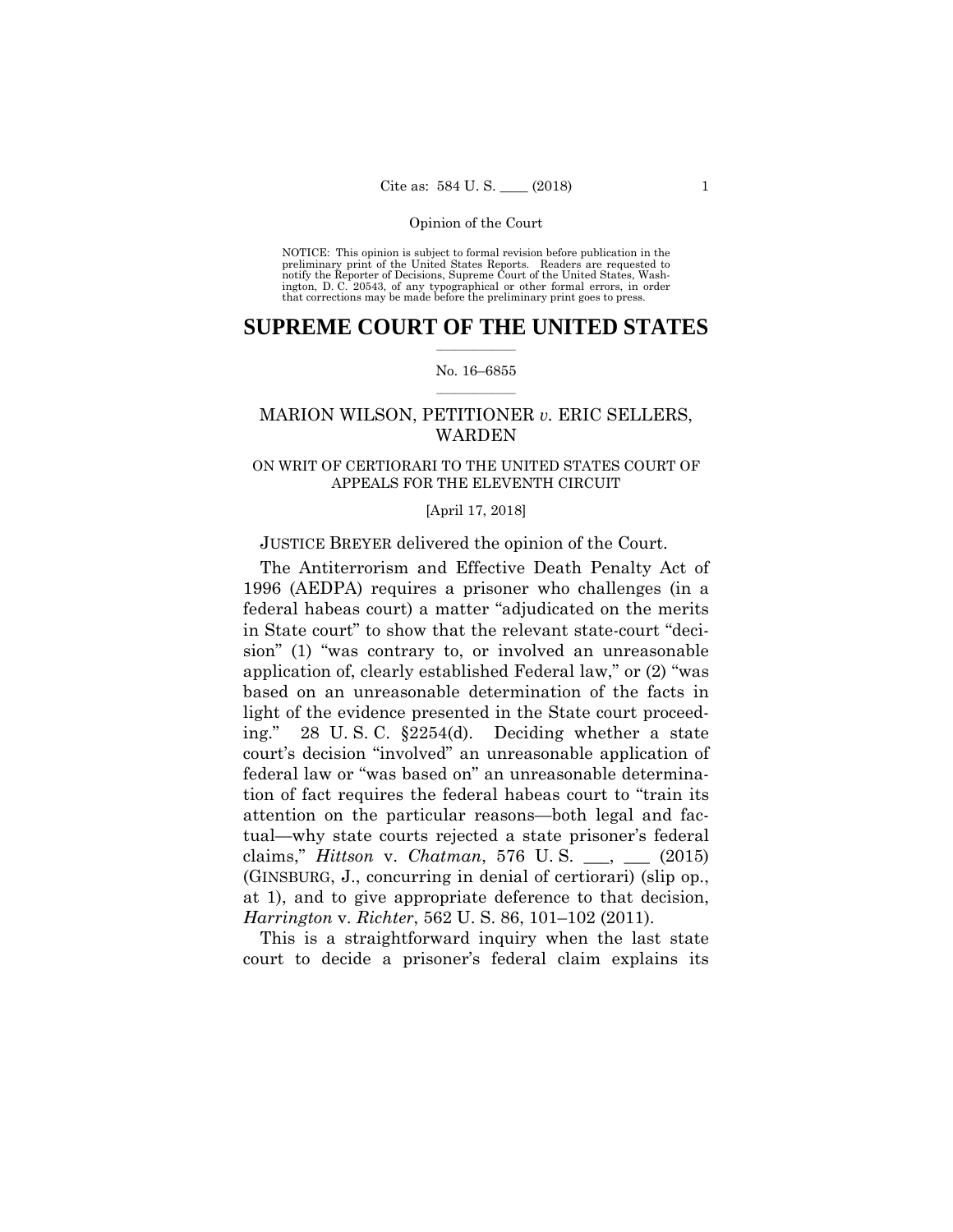#### Opinion of the Court

decision on the merits in a reasoned opinion. In that case, a federal habeas court simply reviews the specific reasons given by the state court and defers to those reasons if they are reasonable. We have affirmed this approach time and again. See, *e.g.*, *Porter* v. *McCollum*, 558 U. S. 30, 39–44 (2009) (*per curiam*); *Rompilla* v. *Beard*, 545 U. S. 374, 388–392 (2005); *Wiggins* v. *Smith*, 539 U. S. 510, 523–538 (2003).

The issue before us, however, is more difficult. It concerns how a federal habeas court is to find the state court's reasons when the relevant state-court decision on the merits, say, a state supreme court decision, does not come accompanied with those reasons. For instance, the decision may consist of a one-word order, such as "affirmed" or "denied." What then is the federal habeas court to do? We hold that the federal court should "look through" the unexplained decision to the last related state-court decision that does provide a relevant rationale. It should then presume that the unexplained decision adopted the same reasoning. But the State may rebut the presumption by showing that the unexplained affirmance relied or most likely did rely on different grounds than the lower state court's decision, such as alternative grounds for affirmance that were briefed or argued to the state supreme court or obvious in the record it reviewed.

I

In 1997 a Georgia jury convicted petitioner, Marion Wilson, of murder and related crimes. After a sentencing hearing, the jury sentenced Wilson to death. In 1999 the Georgia Supreme Court affirmed Wilson's conviction and sentence, *Wilson* v. *State*, 271 Ga. 811, 525 S. E. 2d 339 (1999), and this Court denied his petition for certiorari, *Wilson* v. *Georgia*, 531 U. S. 838 (2000).

Wilson then filed a petition for habeas corpus in a state court, the Superior Court for Butts County. Among other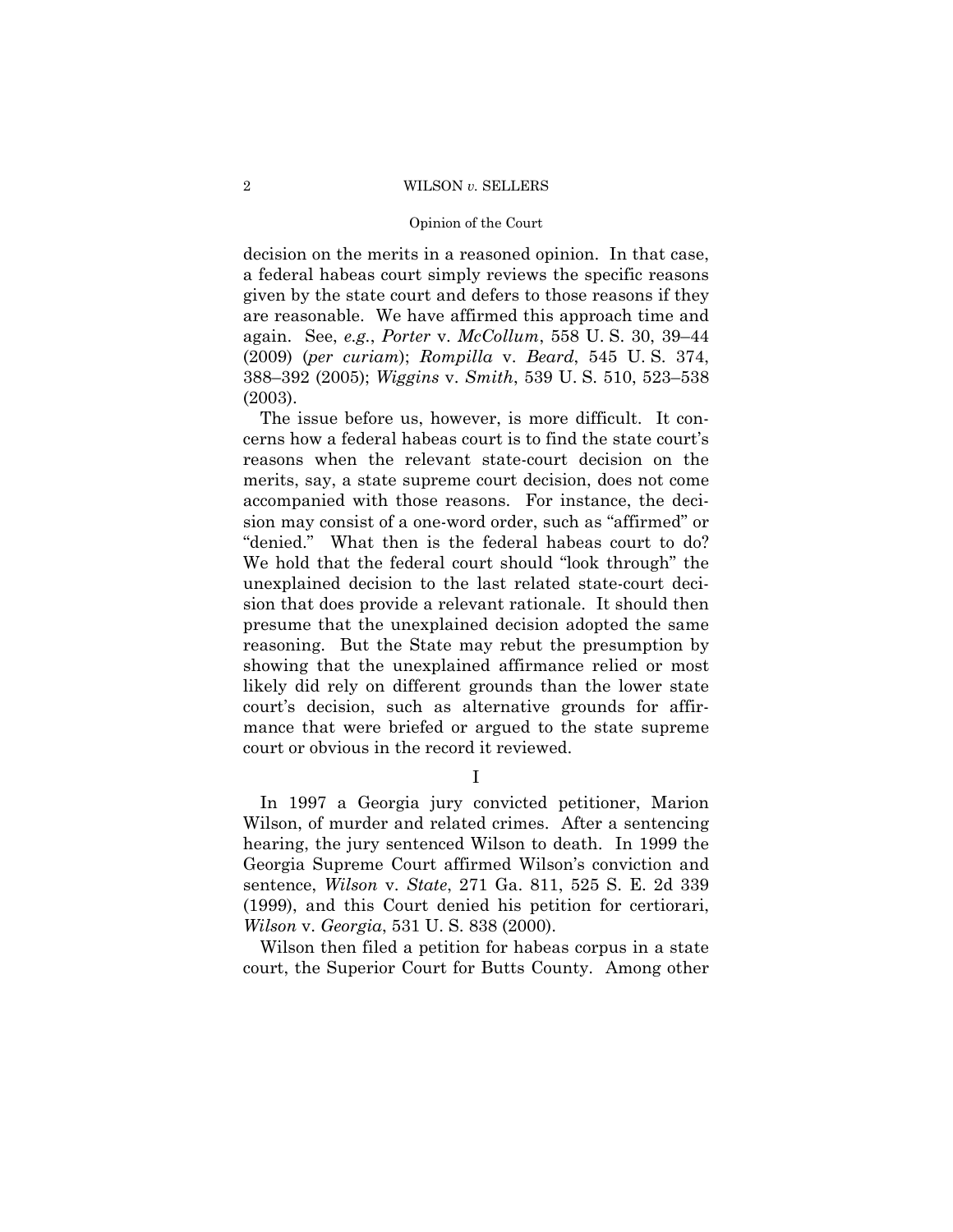things, he claimed that his counsel was "ineffective" during his sentencing, in violation of the Sixth Amendment. See *Strickland* v. *Washington*, 466 U. S. 668, 687 (1984) (setting forth "two components" of an ineffectiveassistance-of-counsel claim: "that counsel's performance was deficient" and "that the deficient performance prejudiced the defense"). Wilson identified new evidence that he argued trial counsel should have introduced at sentencing, namely, testimony from various witnesses about Wilson's childhood and the impairment of the frontal lobe of Wilson's brain.

After a hearing, the state habeas court denied the petition in relevant part because it thought Wilson's evidence did not show that counsel was "deficient," and, in any event, counsel's failure to find and present the new evidence that Wilson offered had not prejudiced Wilson. *Wilson* v. *Terry*, No. 2001–v–38 (Super. Ct. Butts Cty., Ga., Dec. 1, 2008), App. 60–61. In the court's view, that was because the new evidence was "inadmissible on evidentiary grounds," was "cumulative of other testimony," or "otherwise would not have, in reasonable probability, changed the outcome of the trial." *Id.*, at 61. Wilson applied to the Georgia Supreme Court for a certificate of probable cause to appeal the state habeas court's decision. But the Georgia Supreme Court denied the application without any explanatory opinion. *Wilson* v. *Terry*, No. 2001–v–38 (May 3, 2010), App. 87, cert. denied, 562 U. S. 1093 (2010).

Wilson subsequently filed a petition for habeas corpus in the United States District Court for the Middle District of Georgia. He made what was essentially the same "ineffective assistance" claim. After a hearing, the District Court denied Wilson's petition. *Wilson* v. *Humphrey*, No. 5:10– cv–489 (Dec. 19, 2013), App. 88–89. The court assumed that Wilson's counsel had indeed been "deficient" in failing adequately to investigate Wilson's background and physi-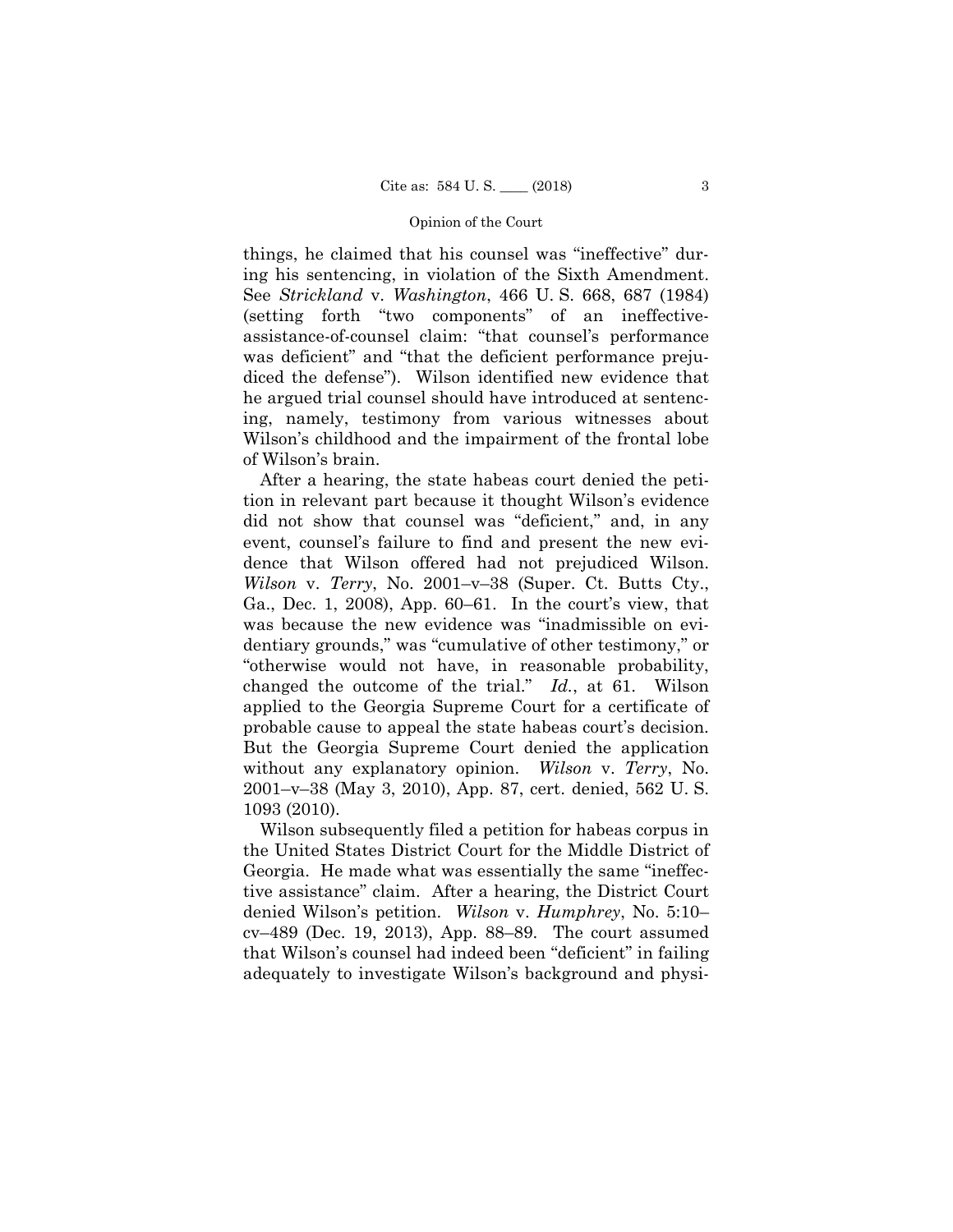### Opinion of the Court

cal condition for mitigation evidence and to present what he likely would have found at the sentencing hearing. *Id.*, at 144. But, the court nonetheless deferred to the state habeas court's conclusion that these deficiencies did not "prejudice" Wilson, primarily because the testimony of many witnesses was "cumulative," and because the evidence of physical impairments did not include any physical examination or other support that would have shown the state-court determination was "unreasonable." *Id.*, at 187; see *Richter*, 562 U. S., at 111–112.

Wilson appealed to the Court of Appeals for the Eleventh Circuit. *Wilson* v. *Warden*, 774 F. 3d 671 (2014). The panel first held that the District Court had used the wrong method for determining the reasoning of the relevant state court, namely, that of the Georgia Supreme Court (the final and highest state court to decide the merits of Wilson's claims). *Id.*, at 678. That state-court decision, the panel conceded, was made without an opinion. But, the federal court was wrong to "look through" that decision and assume that it rested on the grounds given in the lower court's decision. Instead of "looking through" the decision to the state habeas court's opinion, the federal court should have asked what arguments "could have supported" the Georgia Supreme Court's refusal to grant permission to appeal. The panel proceeded to identify a number of bases that it believed reasonably could have supported the decision. *Id.*, at 678–681.

The Eleventh Circuit then granted Wilson rehearing en banc so that it could consider the matter of methodology. *Wilson* v. *Warden*, 834 F. 3d 1227 (2016). Ultimately six judges (a majority) agreed with the panel and held that its "could have supported" approach was correct. *Id.*, at 1235. Five dissenting judges believed that the District Court should have used the methodology it did use, namely, the "look through" approach. *Id.*, at 1242–1247, 1247–1269. Wilson then sought certiorari here. Because the Eleventh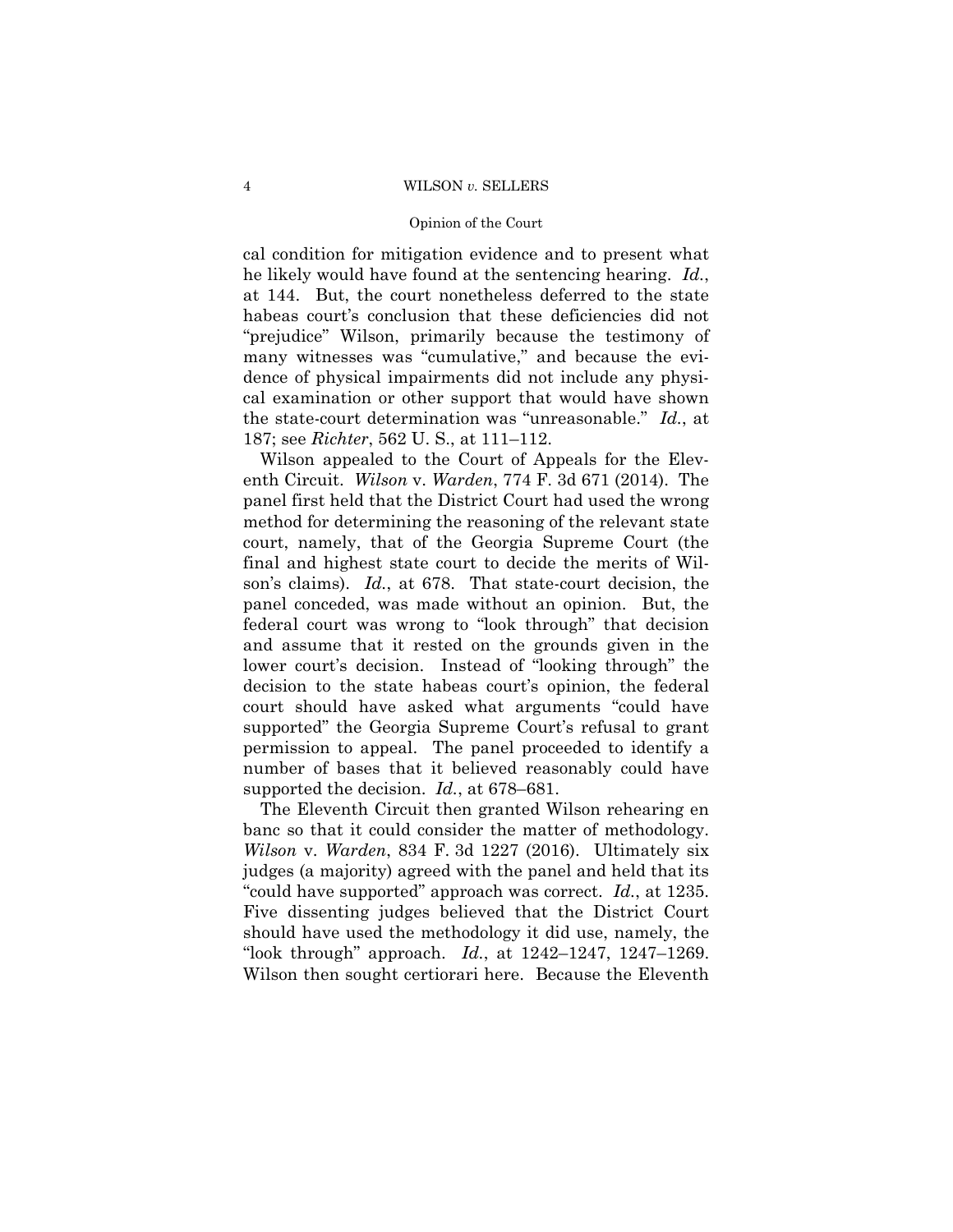Circuit's opinion creates a split among the Circuits, we granted the petition. Compare *id.*, at 1285 (applying "could have supported" approach), with *Grueninger* v. *Director, Va. Dept. of Corrections*, 813 F. 3d 517, 525–526 (CA4 2016) (applying "look through" presumption post-*Richter*), and *Cannedy* v. *Adams*, 706 F. 3d 1148, 1156– 1159 (CA9 2013) (same); see also *Clements* v. *Clarke*, 592 F. 3d 45, 52 (CA1 2010) (applying "look through" presumption pre-*Richter*); *Bond* v. *Beard*, 539 F. 3d 256, 289–290 (CA3 2008) (same); *Mark* v. *Ault*, 498 F. 3d 775, 782–783 (CA8 2007) (same); *Joseph* v. *Coyle*, 469 F. 3d 441, 450 (CA6 2006) (same).

II

We conclude that federal habeas law employs a "look through" presumption. That conclusion has parallels in this Court's precedent. In *Ylst* v. *Nunnemaker*, a defendant, convicted in a California state court of murder, appealed his conviction to the state appeals court where he raised a constitutional claim based on *Miranda* v. *Arizona*, 384 U. S. 436 (1966). 501 U. S. 797, 799–800 (1991). The appeals court rejected that claim, writing that "'an objection based upon a *Miranda* violation cannot be raised for the first time on appeal.'" *Id.,* at 799. The defendant then similarly challenged his conviction in the California Supreme Court and on collateral review in several state courts (including once again the California Supreme Court). In each of these latter instances the state court denied the defendant relief (or review). In each instance the court did so without an opinion or other explanation. *Id.,* at 799–800.

Subsequently, the defendant asked a federal habeas court to review his constitutional claim. *Id.,* at 800. The higher state courts had given no reason for their decision. And this Court ultimately had to decide how the federal court was to find the state court's reasoning in those cir-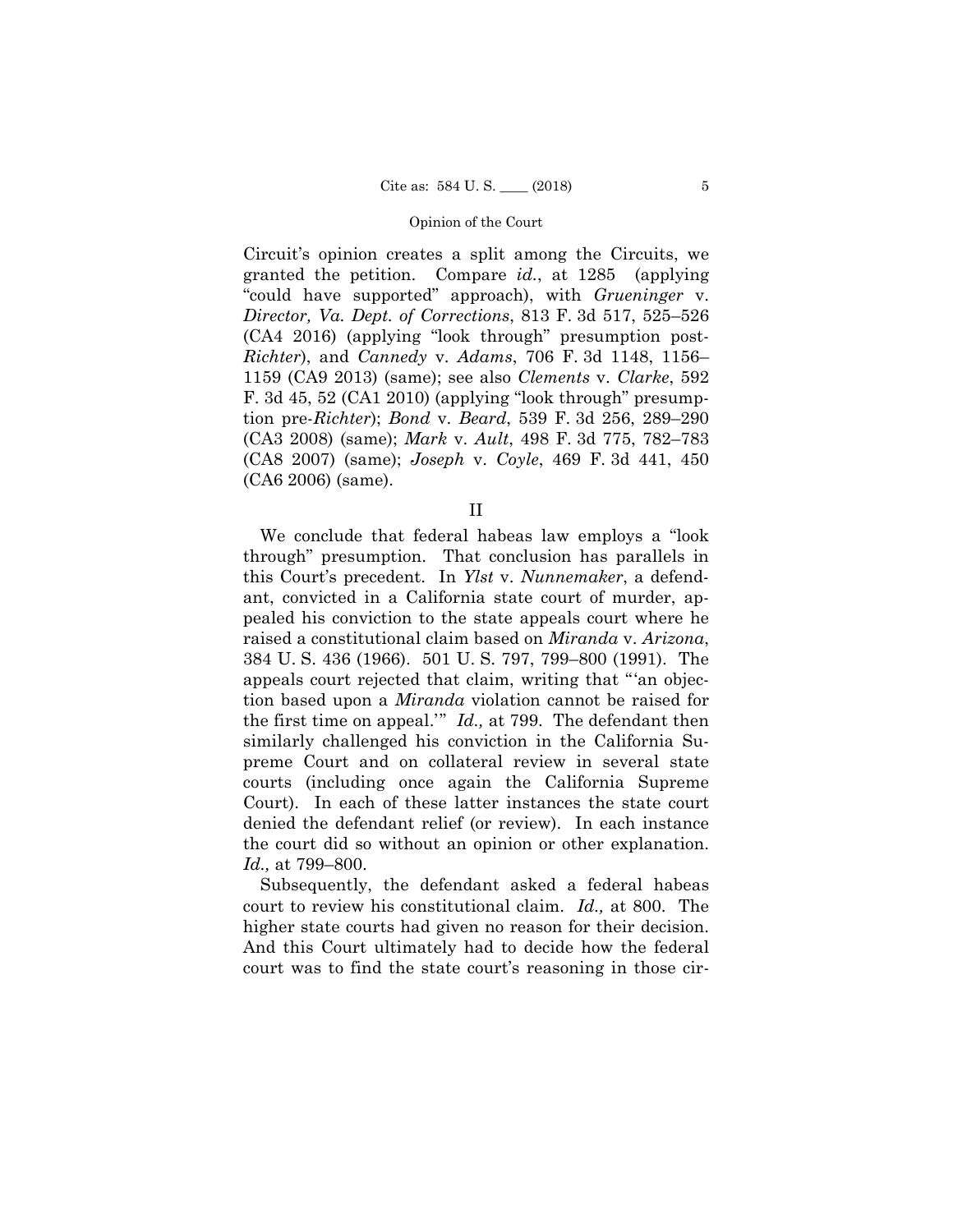# Opinion of the Court

cumstances. Should it have "looked through" the unreasoned decisions to the state procedural ground articulated in the appeals court or should it have used a different method?

In answering that question Justice Scalia wrote the following for the Court:

"The problem we face arises, of course, because many formulary orders are not meant to convey *anything* as to the reason for the decision. Attributing a reason is therefore both difficult and artificial. We think that the attribution necessary for federal habeas purposes can be facilitated, and sound results more often assured, by applying the following presumption: Where there has been one reasoned state judgment rejecting a federal claim, later unexplained orders upholding that judgment or rejecting the same claim rest upon the same ground. If an earlier opinion 'fairly appear[s] to rest primarily upon federal law,' we will presume that no procedural default has been invoked by a subsequent unexplained order that leaves the judgment or its consequences in place. Similarly where, as here, the last reasoned opinion on the claim explicitly imposes a procedural default, we will presume that a later decision rejecting the claim did not silently disregard that bar and consider the merits." *Id.,* at 803 (citation omitted).

Since *Ylst*, every Circuit to have considered the matter has applied this presumption, often called the "look through" presumption, but for the Eleventh Circuit—even where the state courts did not apply a procedural bar to review. See *supra,* at 4–5. And most Federal Circuits applied it prior to *Ylst*. See *Ylst*, *supra*, at 803 (citing *Prihoda* v. *McCaughtry*, 910 F. 2d 1379, 1383 (CA7 1990); *Harmon* v. *Barton*, 894 F. 2d 1268, 1272 (CA11 1990); *Evans* v. *Thompson*, 881 F. 2d 117, 123, n. 2 (CA4 1989);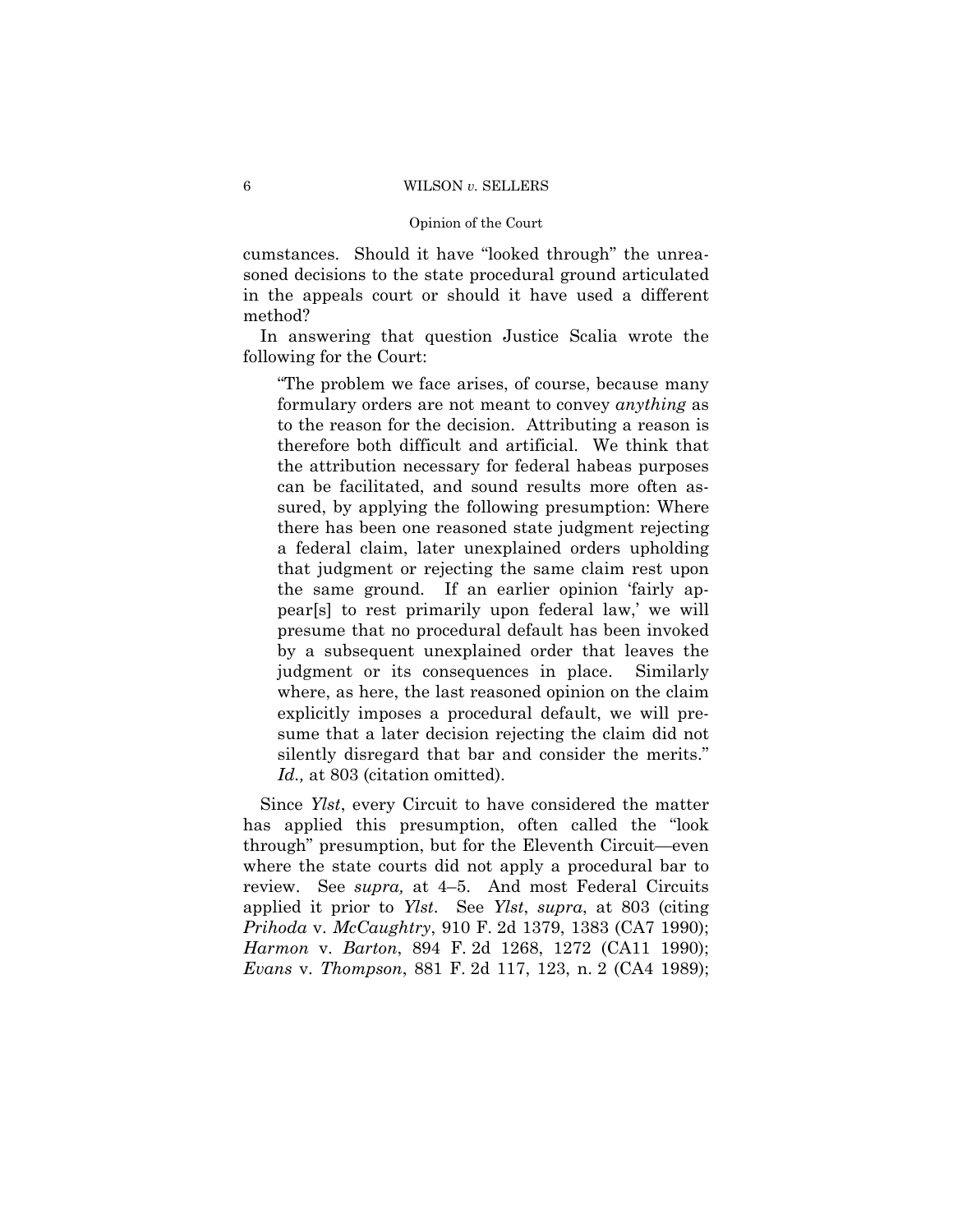*Ellis* v. *Lynaugh*, 873 F. 2d 830, 838 (CA5 1989)).

That is not surprising in light of the fact that the "look through" presumption is often realistic, for state higher courts often (but certainly not always, see *Redmon* v. *Johnson*, 2018 WL 415714 (Ga., Jan. 16, 2018)) write "denied" or "affirmed" or "dismissed" when they have examined the lower court's reasoning and found nothing significant with which they disagree.

Moreover, a "look through" presumption is often (but not always) more efficiently applied than a contrary approach—an approach, for example, that would require a federal habeas court to imagine what might have been the state court's supportive reasoning. The latter task may prove particularly difficult where the issue involves state law, such as state procedural rules that may constrain the scope of a reviewing court's summary decision, a matter in which a federal judge often lacks comparative expertise. See *Ylst, supra*, at 805.

The State points to a later case, *Harrington* v. *Richter*, 562 U. S. 86 (2011), which, it says, controls here instead of *Ylst*. In its view, *Ylst* should apply, at most, to cases in which the federal habeas court is trying to determine whether a state-court decision without opinion rested on a state procedural ground (for example, a procedural default) or whether the state court has reached the merits of a federal issue. In support, it notes that *Richter* held that the state-court decisions to which AEDPA refers include summary dispositions, *i.e.*, decisions without opinion. *Richter* added that "determining whether a state court's decision resulted from an unreasonable legal or factual conclusion does not require that there be an opinion from the state court explaining the state court's reasoning." 562 U. S., at 98.

*Richter* then said that, where "a state court's decision is unaccompanied by an explanation, the habeas petitioner's burden still must be met by showing there was no reason-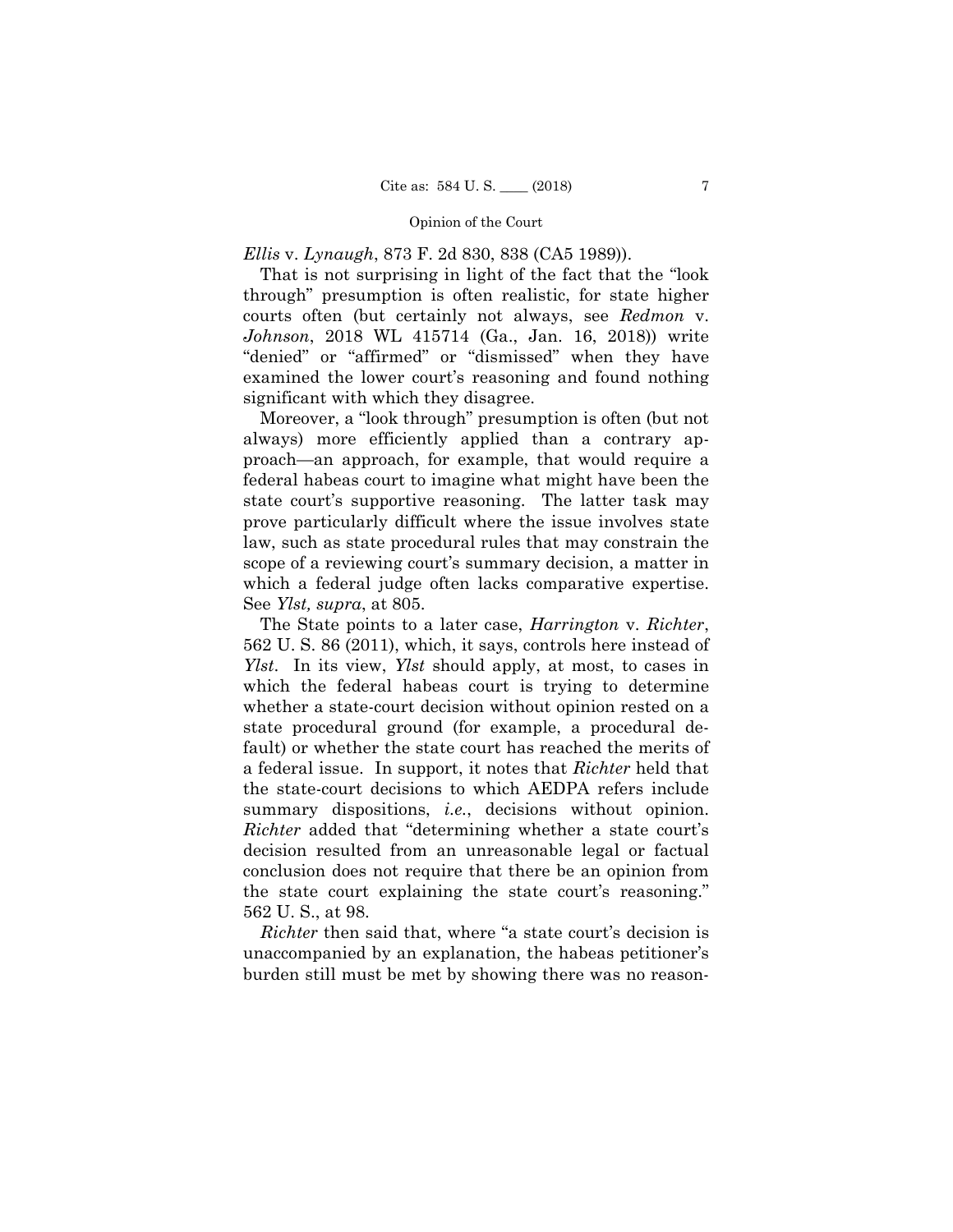### Opinion of the Court

able basis for the state court to deny relief." *Ibid.* And the Court concluded that, when "a federal claim has been presented to a state court and the state court has denied relief, it may be presumed that the state court adjudicated the claim on the merits in the absence of any indication or state-law procedural principles to the contrary." *Id.,* at 99.

In our view, however, *Richter* does not control here. For one thing, *Richter* did not directly concern the issue before us—whether to "look through" the silent state higher court opinion to the reasoned opinion of a lower court in order to determine the reasons for the higher court's decision. Indeed, it could not have considered that matter, for in *Richter*, there was no lower court opinion to look to. That is because the convicted defendant sought to raise his federal constitutional claim for the first time in the California Supreme Court (via a direct petition for habeas corpus, as California law permits). *Id.*, at 96.

For another thing, *Richter* does not say the reasoning of *Ylst* does not apply in the context of an unexplained decision on the merits. To the contrary, the Court noted that it was setting forth a presumption, which "may be overcome when there is reason to think some other explanation for the state court's decision is more likely." *Richter*, *supra,* at 99–100. And it referred in support to *Ylst*, 501 U. S., at 803.

Further, we have "looked through" to lower court decisions in cases involving the merits. See, *e.g.*, *Premo* v. *Moore*, 562 U. S. 115, 123–133 (2011); *Sears* v. *Upton*, 561 U. S. 945, 951–956 (2010) (*per curiam*). Indeed, we decided one of those cases, *Premo*, on the same day we decided *Richter*. And in our opinion in *Richter* we referred to *Premo*. 562 U. S., at 91. Had we intended *Richter*'s "could have supported" framework to apply even where there is a reasoned decision by a lower state court, our opinion in *Premo* would have looked very different. We did not even cite the reviewing state court's summary affirmance.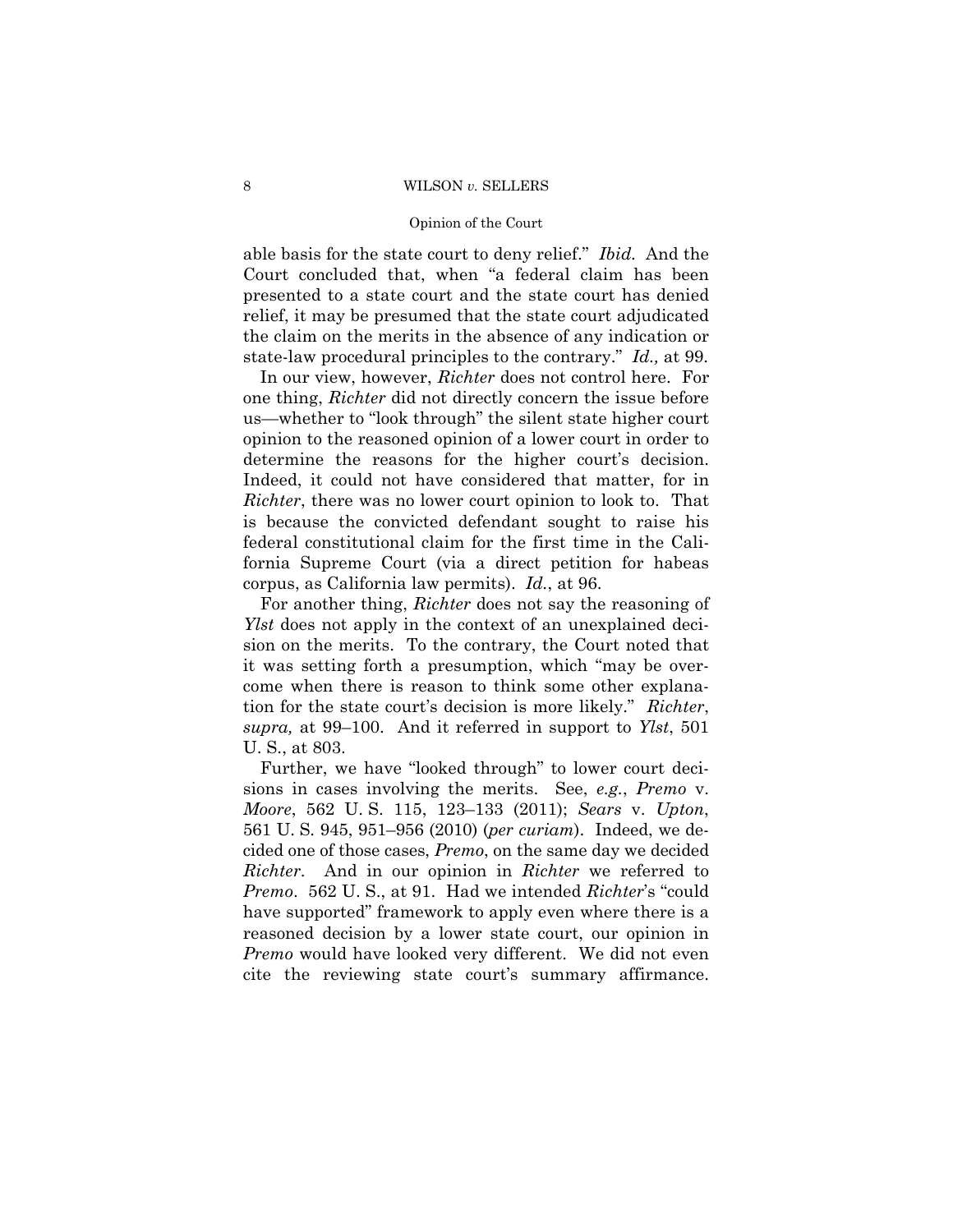Instead, we focused exclusively on the actual reasons given by the lower state court, and we deferred to those reasons under AEDPA. 562 U. S., at 132 ("The state postconviction court's decision involved no unreasonable application of Supreme Court precedent").

# III

The State's further arguments do not convince us. The State points out that there could be many cases in which a "look through" presumption does not accurately identify the grounds for the higher court's decision. And we agree. We also agree that it is more likely that a state supreme court's single word "affirm" rests upon alternative grounds where the lower state court decision is unreasonable than, *e.g.,* where the lower court rested on a state-law procedural ground, as in *Ylst*. But that is why we have set forth a presumption and not an absolute rule. And the unreasonableness of the lower court's decision itself provides some evidence that makes it less likely the state supreme court adopted the same reasoning. Thus, additional evidence that might not be sufficient to rebut the presumption in a case like *Ylst* would allow a federal court to conclude that counsel has rebutted the presumption in a case like this one. For instance, a federal habeas court may conclude that counsel has rebutted the presumption on the basis of convincing alternative arguments for affirmance made to the State's highest court or equivalent evidence presented in its briefing to the federal court similarly establishing that the State's highest court relied on a different ground than the lower state court, such as the existence of a valid ground for affirmance that is obvious from the state-court record. The dissent argues that the Georgia Supreme Court's recent decision in *Redmon* v. *Johnson* rebuts the presumption in Georgia because that court indicated its summary decisions should not be read to adopt the lower court's reasoning. *Post*, at 6–8, 10–11 (opinion of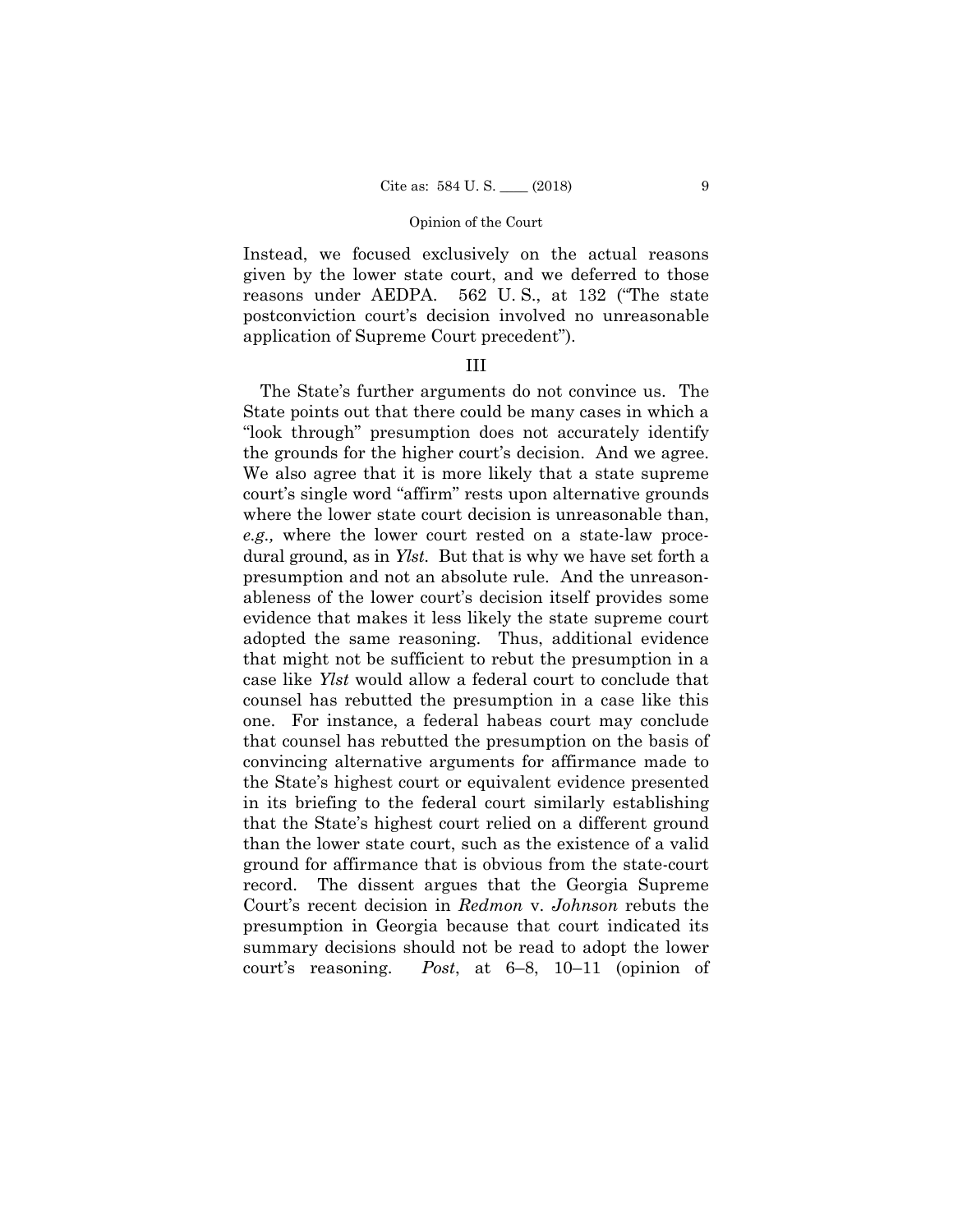### Opinion of the Court

GORSUCH, J.). This misses the point. A presumption that can be rebutted by evidence of, for instance, an alternative ground that was argued or that is clear in the record was the likely basis for the decision is in accord with full and proper respect for state courts, like those in Georgia, which have well-established systems and procedures in place in order to ensure proper consideration to the arguments and contention in the many cases they must process to determine whether relief should be granted when a criminal conviction or its ensuing sentence is challenged.

The State also points out that we do not necessarily presume that a silent opinion of a federal court of appeals adopts the reasoning of the court below. The dissent similarly invokes these "traditional rules of appellate practice." See *post*, at 5–6, 10. But neither the State nor the dissent provides examples of similar context. Were we to adopt a "look through" approach in respect to silent federal appeals court decisions as a general matter in other contexts, we would risk judges and lawyers reading those decisions as creating, through silence, a precedent that could be read as binding throughout the circuit—just what a silent decision may be thought not to do. Here, however, we "look through" the silent decision for a specific and narrow purpose—to identify the grounds for the higher court's decision, as AEDPA directs us to do. See *supra,* at 1–2. We see no reason why the federal court's interpretation of the state court's silence should be taken as binding precedent outside this context, for example, as a statewide binding interpretation of state law.

Further, the State argues that the "look through" approach shows disrespect for the States. See Brief for Respondent 39 ("Wilson's approach to summary decisions reflects an utter lack of faith in the ability of the highest state courts to adjudicate constitutional rights"). We do not believe this is so. Rather the presumption seeks to replicate the grounds for the higher state court's decision.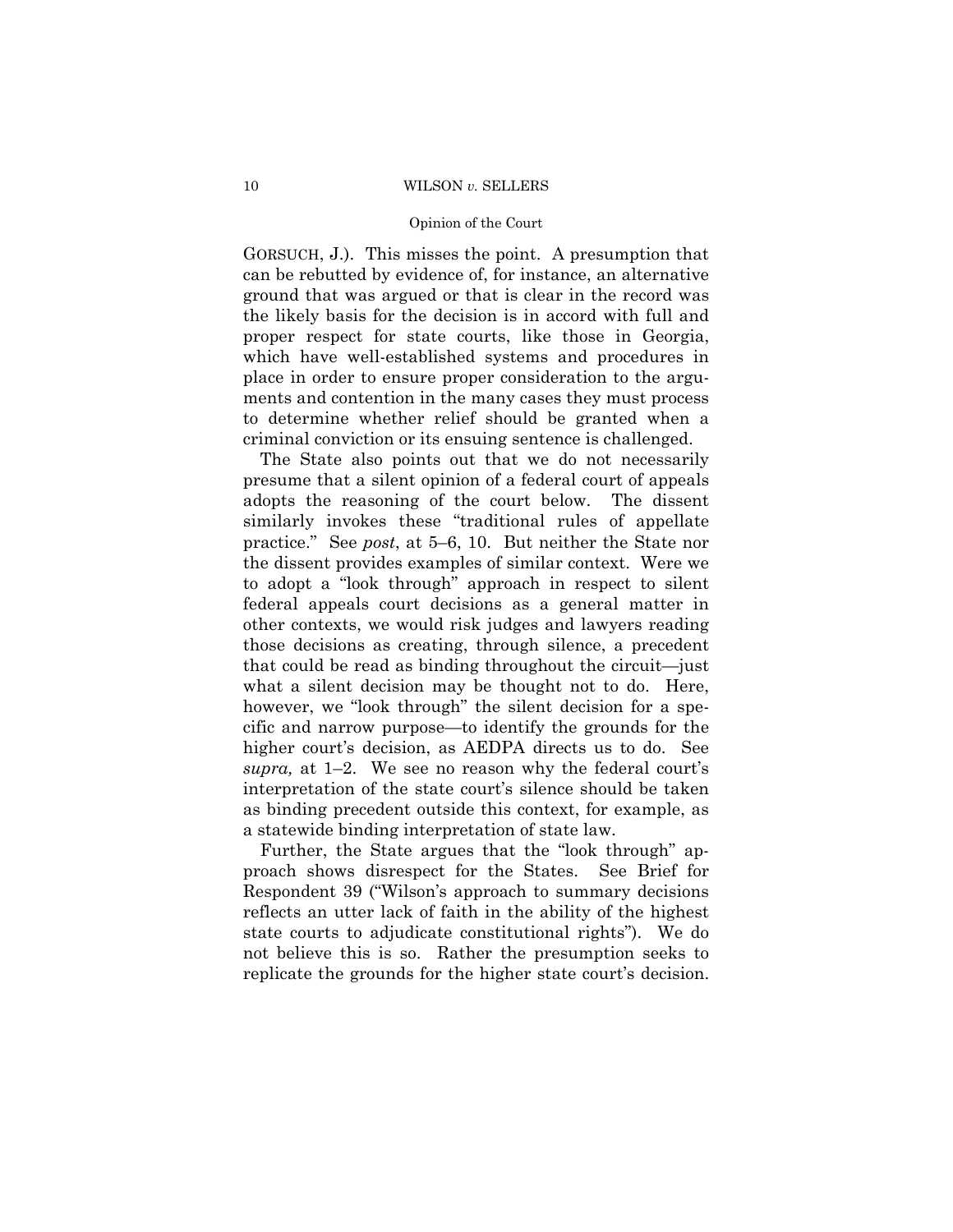Where there are convincing grounds to believe the silent court had a different basis for its decision than the analysis followed by the previous court, the federal habeas court is free, as we have said, to find to the contrary. In our view, this approach is more likely to respect what the state court actually did, and easier to apply in practice, than to ask the federal court to substitute for silence the federal court's thought as to more supportive reasoning.

Finally, the State argues that the "look through" approach will lead state courts to believe they must write full opinions where, given the workload, they would have preferred to have decided summarily. Though the matter is empirical, given the narrowness of the context, we do not believe that they will feel compelled to do so—at least not to any significant degree. The State offers no such evidence in the many Circuits that have applied *Ylst* outside the procedural context. See *supra,* at 5.

For these reasons, we reverse the Eleventh Circuit's judgment and remand the case for further proceedings consistent with this opinion.

*It is so ordered.*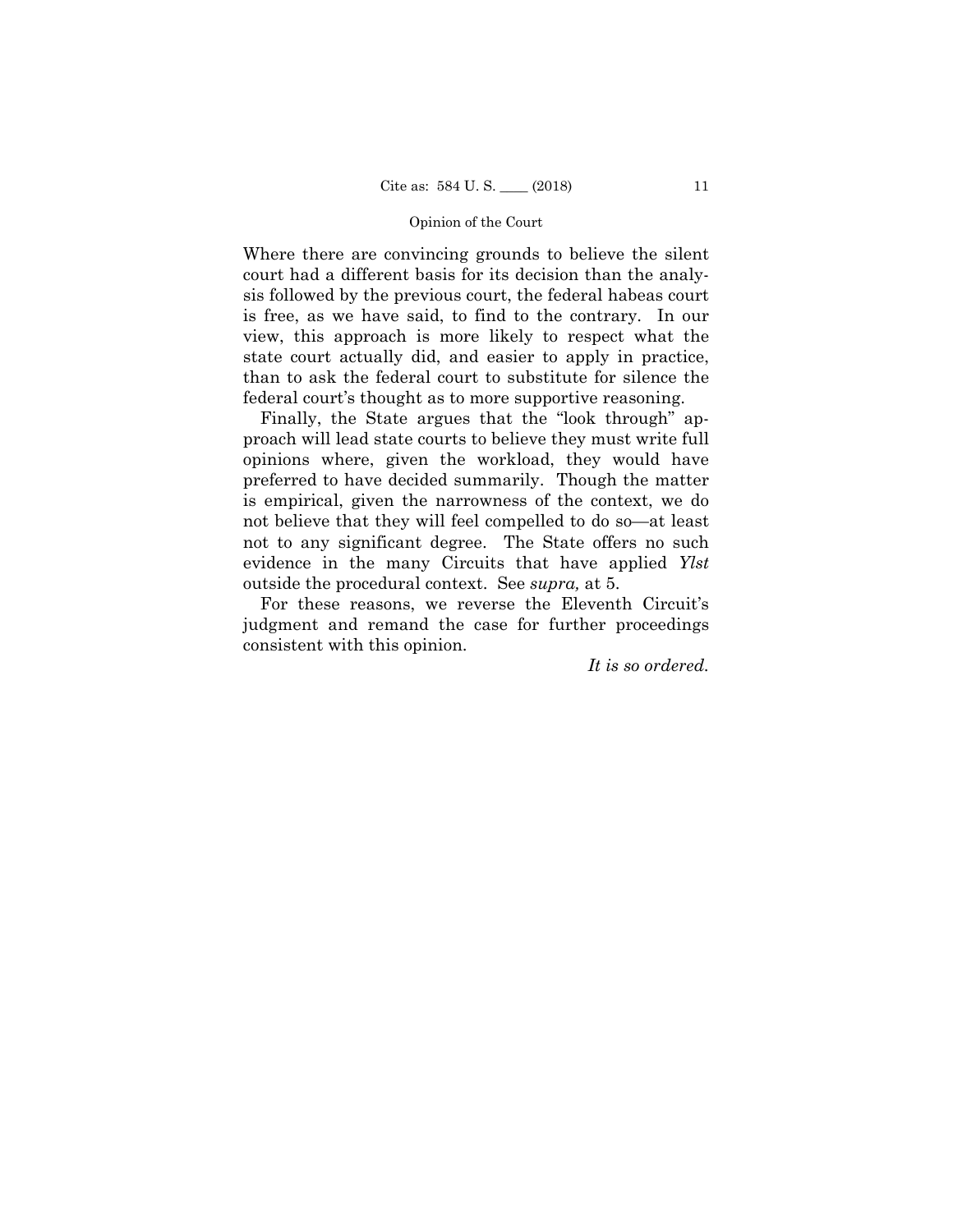# **SUPREME COURT OF THE UNITED STATES**  $\frac{1}{2}$  , where  $\frac{1}{2}$

### No. 16–6855  $\frac{1}{2}$  , where  $\frac{1}{2}$

# MARION WILSON, PETITIONER *v.* ERIC SELLERS, WARDEN

# ON WRIT OF CERTIORARI TO THE UNITED STATES COURT OF APPEALS FOR THE ELEVENTH CIRCUIT

[April 17, 2018]

 JUSTICE GORSUCH, with whom JUSTICE THOMAS and JUSTICE ALITO join, dissenting.

After a state supreme court issues a summary order sustaining a criminal conviction, should a federal habeas court reviewing that decision presume it rests only on the reasons found in a lower state court opinion? The answer is no. The statute governing federal habeas review permits no such "look through" presumption. Nor do traditional principles of appellate review. In fact, we demand the *opposite* presumption for our work—telling readers that we independently review each case and that our summary affirmances may be read only as signaling agreement with a lower court's judgment and not necessarily its reasons. Because I can discern no good reason to treat the work of our state court colleagues with less respect than we demand for our own, I would reject petitioner's presumption and must respectfully dissent.

Even so, some good news can be found here. While the Court agrees to adopt a "look through" presumption, it does so only after making major modifications to petitioner's proposal. The Court tells us that the presumption should count for little in cases "where the lower state court decision is unreasonable" because it is not "likely" a state supreme court would adopt unreasonable reasoning. *Ante,* at 9. In cases like that too, the Court explains,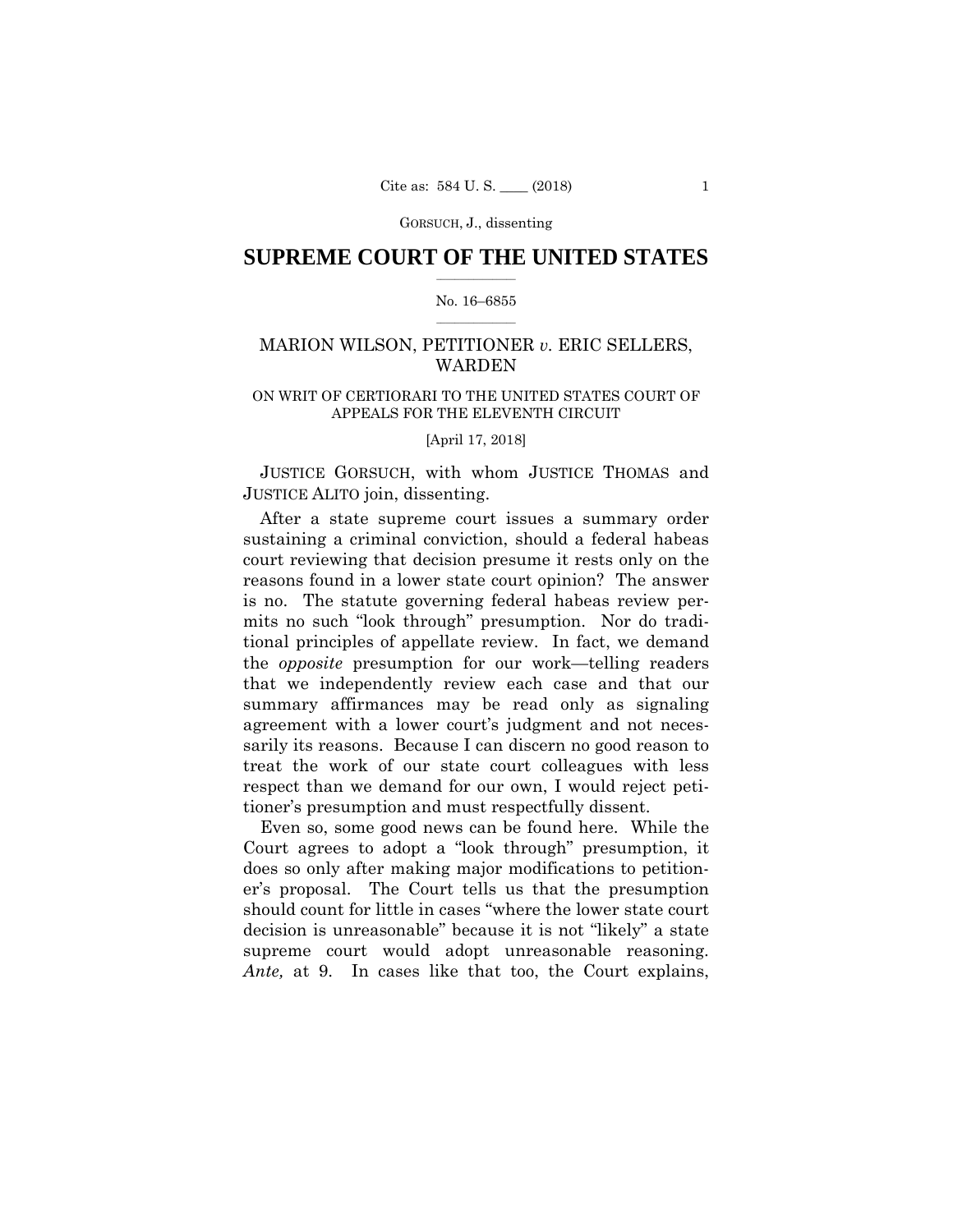#### GORSUCH, J., dissenting

federal courts remain free to sustain state court convictions whenever reasonable "ground[s] for affirmance [are] obvious from the state-court record" or appear in the parties' submissions in state court or the federal habeas proceeding. *Ibid.* Exactly right, and exactly what the law has always demanded. So while the Court takes us on a journey through novel presumptions and rebuttals, it happily returns us in the end very nearly to the place where we began and belonged all along.

\*

To see the problem with petitioner's presumption, start with the statute. The Antiterrorism and Effective Death Penalty Act of 1996 (AEDPA) governs federal review of state criminal convictions. It says a federal court may not grant habeas relief overturning a state court conviction "with respect to any claim that was adjudicated on the merits in State court proceedings" unless (among other things) the petitioner can show that the state court proceedings "resulted in a decision that was contrary to, or involved an unreasonable application of, clearly established Federal law." 28 U.S.C.  $\S2254(d)(1)$ . As the text and our precedent make clear, a federal habeas court must focus its review on the final state court decision on the merits, not any preceding decision by an inferior state court. See *Greene* v. *Fisher*, 565 U. S. 34, 40 (2011). Nor does it matter whether the final state court decision comes with a full opinion or in a summary order: the same deference is due all final state court decisions. *Harrington* v. *Richter*, 562 U. S. 86, 98 (2011); *Cullen* v. *Pinholster*, 563 U. S. 170, 187 (2011).

The upshot of these directions is clear. Even when the final state court decision "is unaccompanied by an explanation, the habeas petitioner's burden still must be met by showing *there was no reasonable basis* for the state court to deny relief." *Richter*, 562 U. S., at 98 (emphasis added).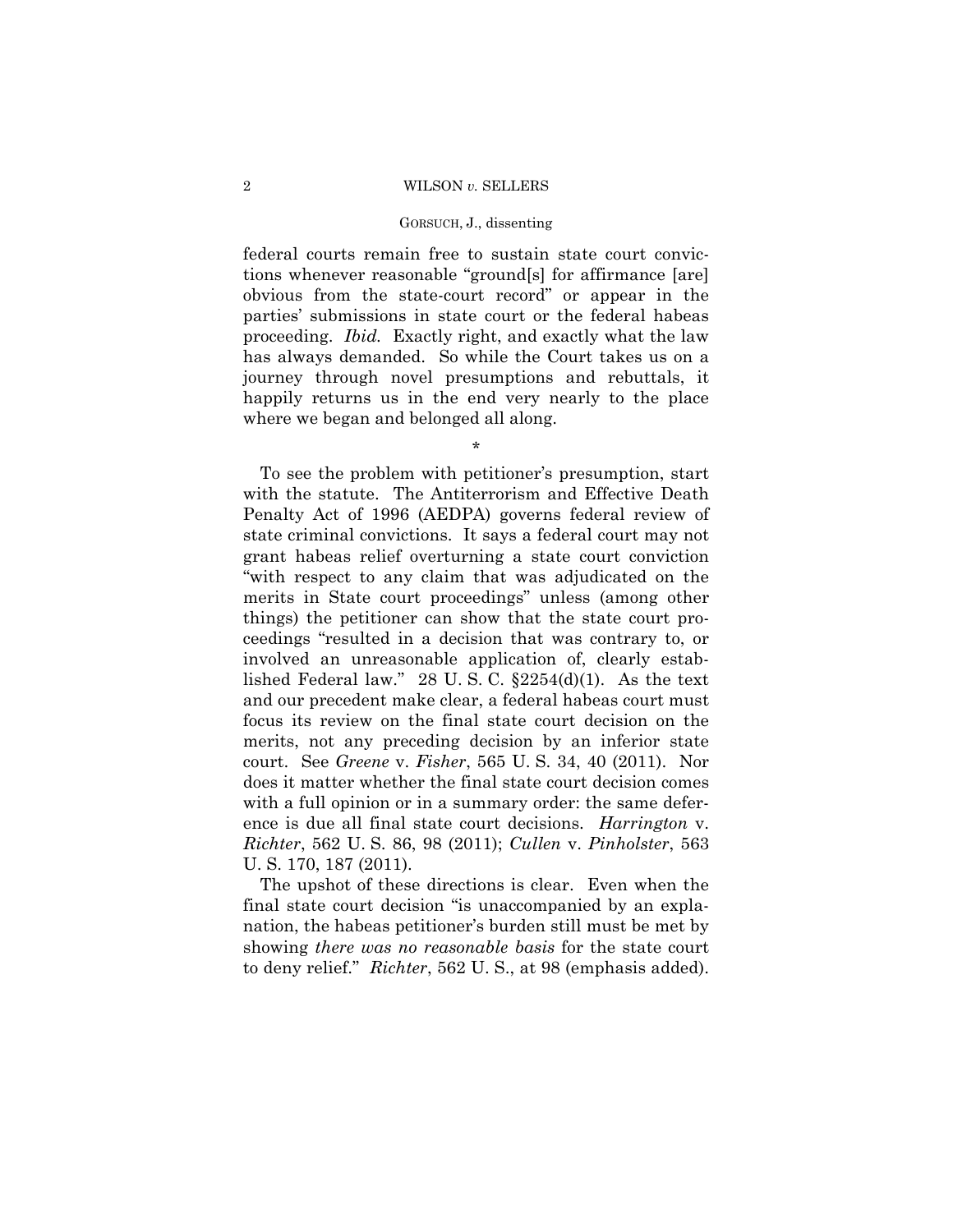And before a federal court can disregard a final summary state court decision, it "must determine what arguments or theories . . . *could have supporte[d]* the state court's decision; and then it must ask whether it is possible fairminded jurists could disagree that those arguments or theories are inconsistent with the holding in a prior decision of this Court." *Id.,* at 102 (emphasis added). Far from suggesting federal courts should presume a state supreme court summary order rests on views expressed in a lower court's opinion, then, AEDPA and our precedents require more nearly the *opposite* presumption: federal courts must presume the order rests on any reasonable basis the law and facts allow.

If this standard seems hard for a habeas petitioner to overcome, "that is because it was meant to be." *Ibid*. In AEDPA, Congress rejected the notion that federal habeas review should be "a substitute for ordinary error correction." *Id.,* at 102–103. Instead, AEDPA "reflects the view that habeas corpus is a 'guard against *extreme malfunctions* in the state criminal justice systems.'" *Id.,* at 102 (emphasis added). "The reasons for this approach are familiar. 'Federal habeas review of state convictions frustrates both the States' sovereign power to punish offenders and their good-faith attempts to honor constitutional rights.' It 'disturbs the State's significant interest in repose for concluded litigation, denies society the right to punish some admitted offenders, and intrudes on state sovereignty to a degree matched by few exercises of federal judicial authority.'" *Id.,* at 103 (citations omitted).

Petitioner and the Court today labor to distinguish these authorities, but I don't see how they might succeed. They point to the fact that in *Richter* no state court had issued a reasoned order, while here a lower state court did. See Brief for Petitioner 28–30; *ante,* at 8. But on what account of AEDPA or *Richter* does that factual distinction make a legal difference? Both the statute and our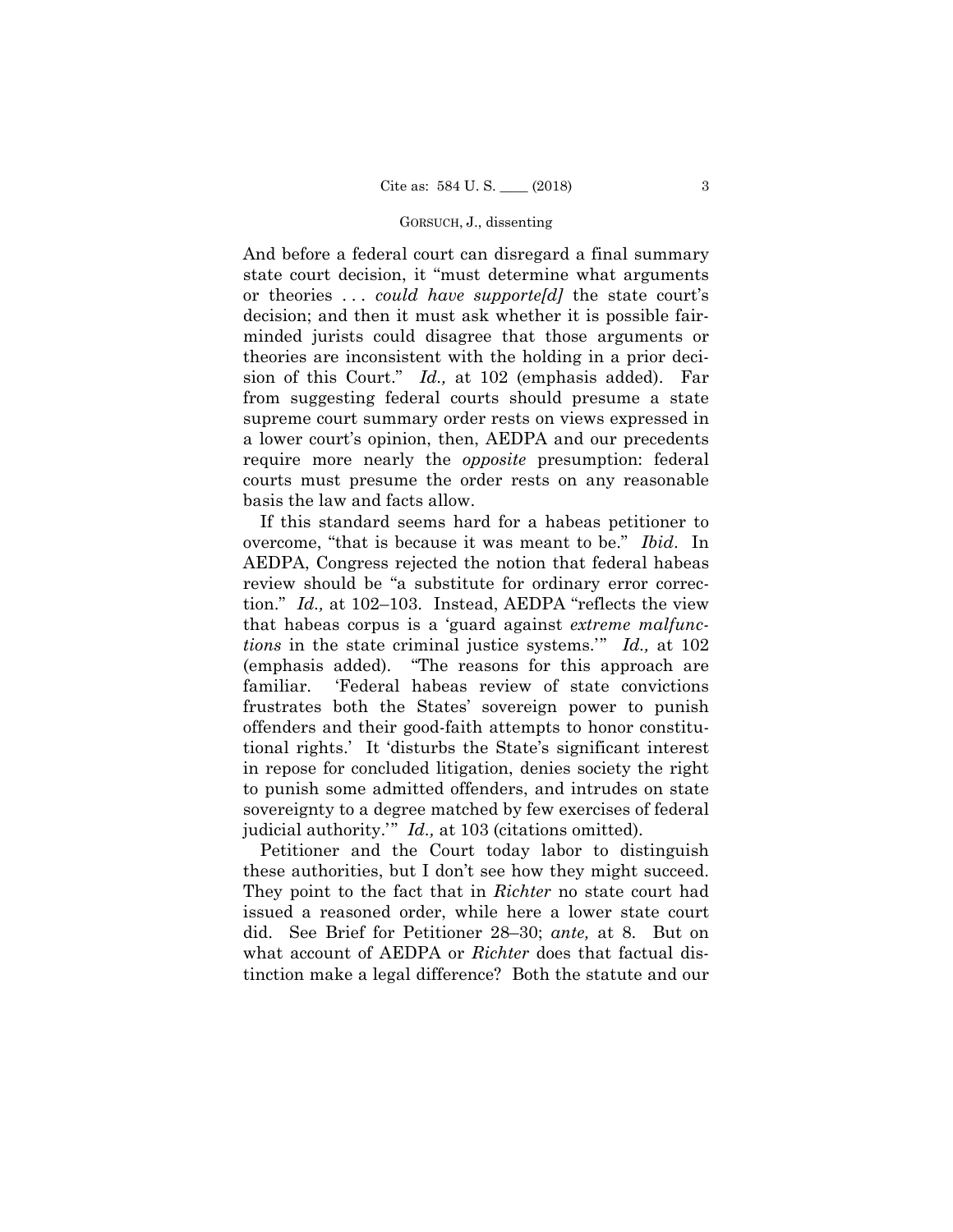### GORSUCH, J., dissenting

precedent explain that federal habeas review looks to the final state court decision, not any decision preceding it. Both instruct that to dislodge the final state court decision a petitioner must prove it involved an unreasonable application of federal law. And to carry that burden in the face of a final state court summary decision, *Richter* teaches that the petitioner must show no lawful basis could have reasonably supported it. To observe that some final state court summary decisions are preceded by lower court reasoned opinions bears no more relevance to the AEDPA analysis than to say that some final state court summary decisions are issued on Mondays.[1](#page-17-0)

Unable to distinguish *Richter*, petitioner seeks to confine it by caricature. Because that case requires a federal court to "imagine" its own arguments for denying habeas relief and engage in "decision-making-by-hypothetical," he argues it should be limited to its facts. Brief for Petitioner 28–30, 33; Reply Brief 9. But the Court today does not adopt petitioner's characterization, and for good reason: *Richter* requires no such thing. In our adversarial system

——————

<span id="page-17-0"></span><sup>1</sup>Petitioner and the Court separately suggest that *Premo* v. *Moore*, 562 U. S. 115 (2011), supports their position because the Court there did not follow *Richter*'s approach. See Brief for Petitioner 40; *ante,* at 8–9. But the following sentences from *Moore* (with emphasis added) are clear proof it did: "'[t]he question is whether there is *any reasonable argument* that counsel satisfied *Strickland*'s deferential standard,'" 562 U. S., at 123 (quoting *Richter*); "[t]o overcome the limitation imposed by §2254(d), the Court of Appeals had to conclude that both findings [*i.e.,* no deficient performance and no prejudice] *would have* involved an unreasonable application of clearly established law," *ibid.* (citing *Richter*); "[t]he state court here *reasonably could have* determined that [no prejudice existed]," *id.,* at 129. *Moore* simply found that a reasonable basis—provided by a state postconviction court—could (and did) support the denial of habeas relief. *Id.*, at 123. It did not rely on an unreasonable basis provided by a lower court to grant habeas relief, as petitioner seeks to have us do. *Moore* thus accords with AEDPA and our precedents, while petitioner's presumption does not.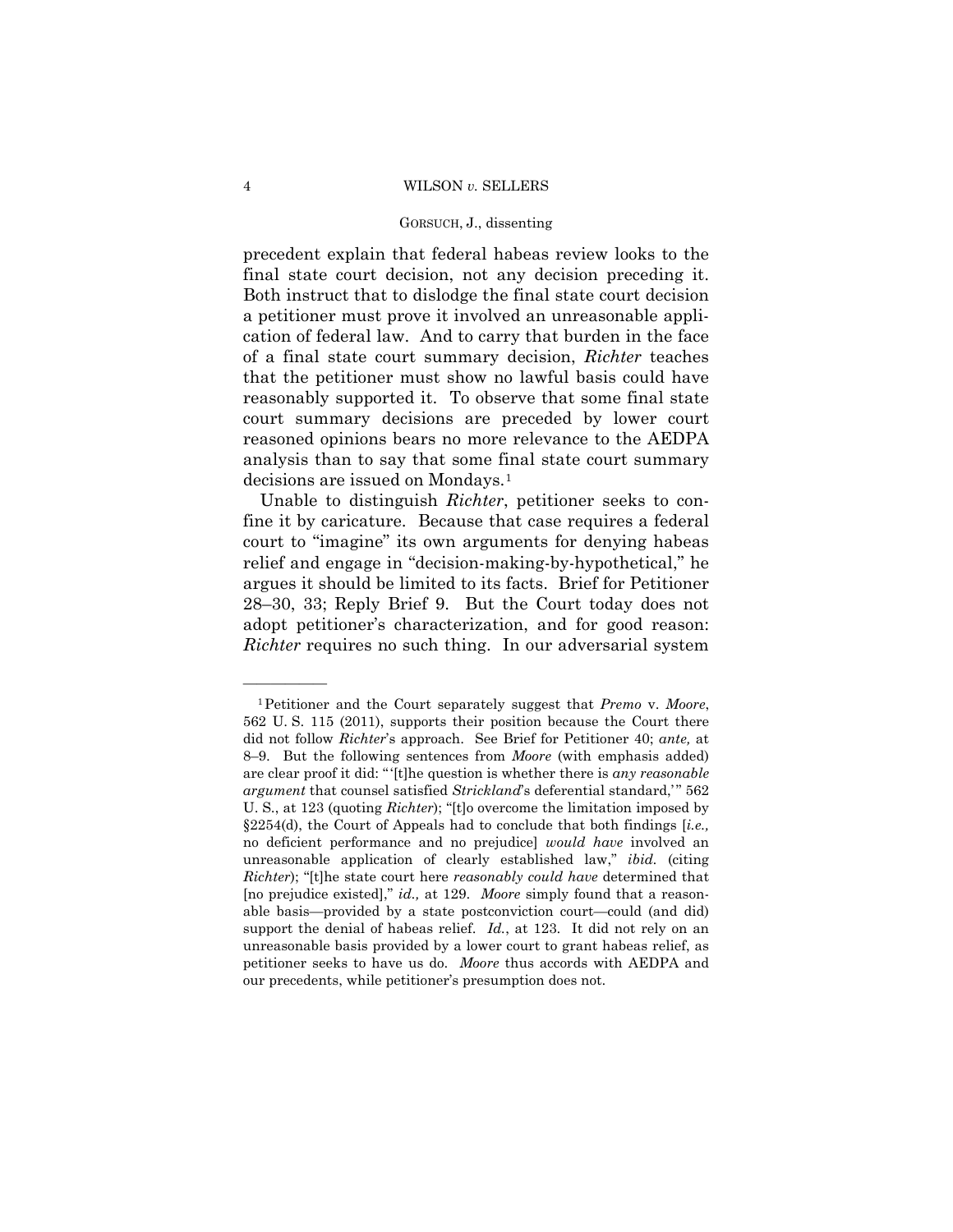a federal court generally isn't *required* to imagine or hypothesize arguments that neither the parties before it nor any lower court has presented. To determine if a reasonable basis "could have supported" a summary denial of habeas relief under *Richter*, a federal court must look to the state lower court opinion (if there is one), any argument presented by the parties in the state proceedings, and any argument presented in the federal habeas proceeding. Of course, a federal court sometimes may consider on its own motion alternative bases for denying habeas relief apparent in the law and the record, but it does not generally bear an *obligation* to do so. See *Wood* v. *Milyard*, 566 U. S. 463, 471–473 (2012) (discussing *Day* v. *McDonough*, 547 U. S. 198 (2006), and *Granberry* v. *Greer*, 481 U. S. 129 (1987)).

Nor is that the end of the problems with petitioner's "look through" presumption. It also defies traditional rules of appellate practice that informed Congress's work when it adopted AEDPA and that should inform our work today. *McQuiggin* v. *Perkins*, 569 U. S. 383, 398, n. 3 (2013). Appellate courts usually have an independent duty to review the facts and law in the cases that come to them. Often they see errors in lower court opinions. But often, too, they may affirm on alternative bases either argued by the parties or (sometimes) apparent to them on the face of the record. See, *e.g., SEC* v. *Chenery Corp.*, 318 U. S. 80, 88 (1943) (noting "the settled rule that, in reviewing the decision of a lower court, it must be affirmed if the result is correct 'although the lower court relied upon a wrong ground or gave a wrong reason'"); *Wood*, *supra,* at 473. And a busy appellate court sometimes may not see the profit in devoting its limited resources to explaining the error and the alternative basis for affirming when the outcome is sure to remain the same, so it issues a summary affirmance instead. To reflect these realities, this Court has traditionally warned readers *against* presuming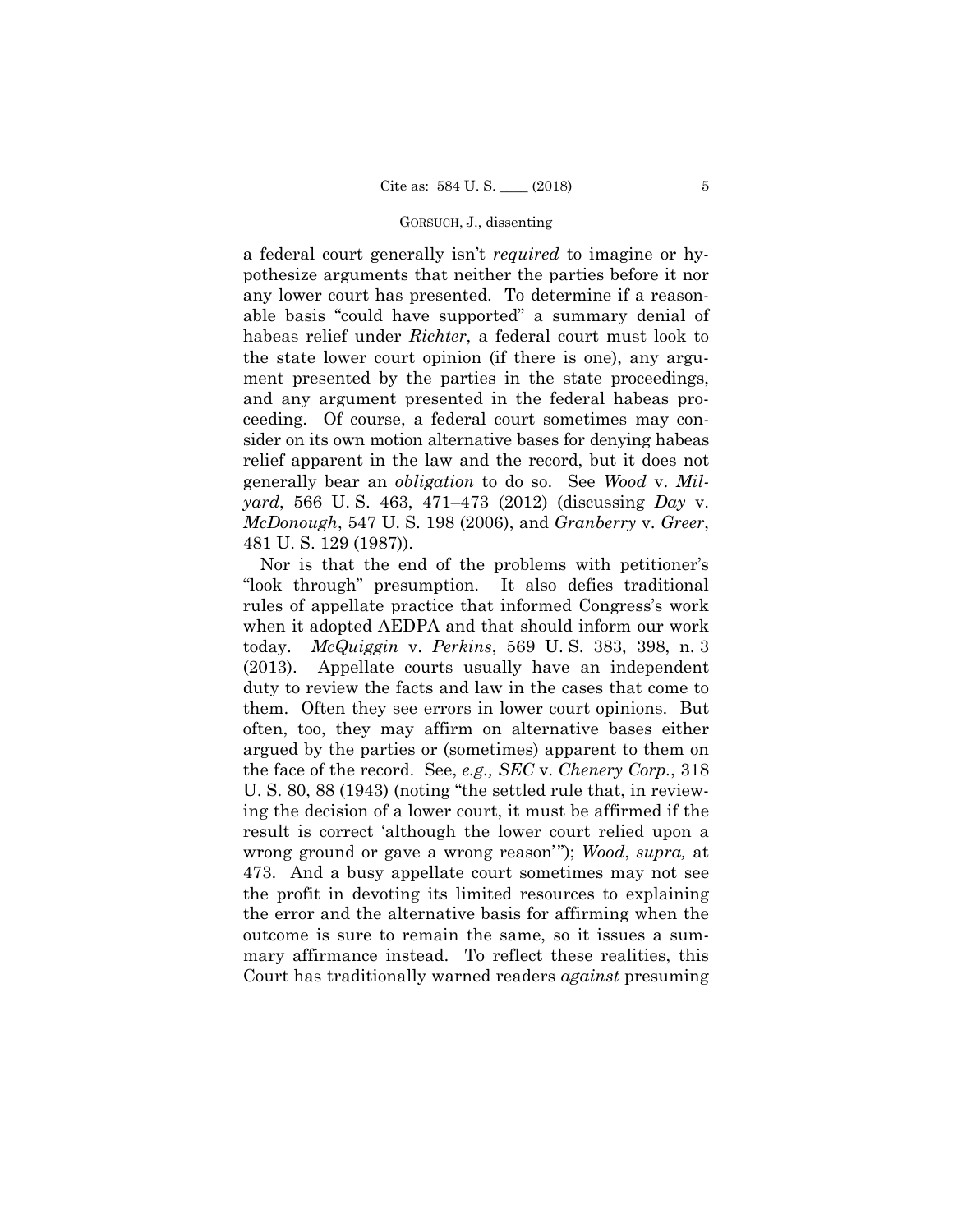#### GORSUCH, J., dissenting

our summary affirmance orders rest on reasons articulated in lower court opinions. *Comptroller of Treasury of Md.* v. *Wynne*, 575 U. S. \_\_\_, \_\_\_–\_\_\_ (2015) (slip op., at 16–17) ("'[A] summary affirmance is an affirmance of the judgment only,' and 'the rationale of the affirmance may not be gleaned solely from the opinion below'"); *Mandel* v. *Bradley*, 432 U. S. 173, 176 (1977) (*per curiam*). The courts of appeals have issued similar warnings for similar reasons about their own summary orders. See, *e.g., Rates Technology, Inc.* v. *Mediatrix Telecom, Inc.*, 688 F. 3d 742, 750 (CA Fed. 2012); *DeShong* v. *Seaboard Coast Line R. Co.*, 737 F. 2d 1520, 1523 (CA11 1984). And respect for this traditional principle of appellate practice surely weighs against presuming a state court's summary disposition rests solely on a lower court's opinion. On what account could we reasonably demand more respect for our summary decisions than we are willing to extend to those of our state court colleagues?

Petitioner and the Court offer only this tepid reply. They suggest that their "look through" presumption seeks to reflect "realistic[ally]" the basis on which the state summary decision rests. See Brief for Petitioner 44; *ante,* at 7. But to the extent this is a claim that their presumption comports realistically with longstanding traditions of appellate practice, it is wrong for the reasons just laid out. In fact, applying traditional understandings of appellate practice, this Court has refused to presume that state appellate courts even read lower court opinions rather than just the briefs before them. See *Baldwin* v. *Reese*, 541 U. S. 27, 31 (2004). And surely it is a mystery how the Court might today presume state supreme courts *rely* on that which it traditionally presumes they do not *read.*

If the argument here is instead an empirical claim that the "look through" presumption comports realistically with what happened in this case and others like it, it is wrong too. Petitioner was convicted in Georgia. And during the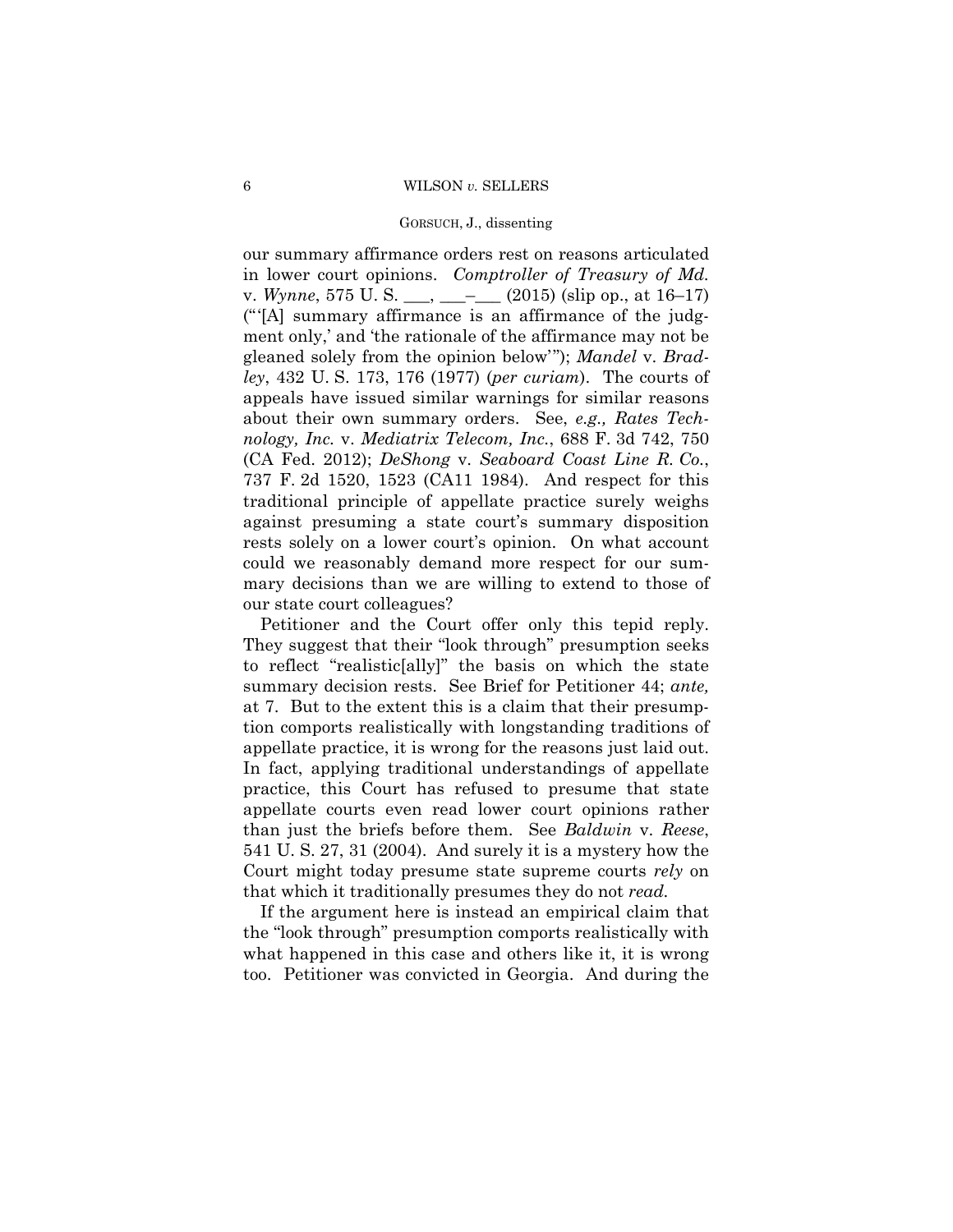pendency of this case in our Court, the Georgia Supreme Court issued an order confirming that lower courts in that State may not "presum[e] that when this Court summarily denies an application to appeal an order denying habeas corpus relief, we necessarily agree with everything said in that order." *Redmon* v. *Johnson*, 809 S. E. 2d 468, 472 (Ga. 2018). The court explained that it has long followed just this rule for all the reasons you'd expect. It independently reviews the facts and law in each habeas case. If it finds something it thinks might amount to a consequential error, the court sets the case for argument and usually prepares a full opinion. But "[o]n many occasions," the court finds only "inconsequential errors." *Id.,* at 471.[2](#page-20-0) And in these cases the court normally issues a

——————

<span id="page-20-0"></span><sup>2</sup> In language that will sound familiar to all judges and lawyers involved in litigating habeas claims, the Georgia Supreme Court explained that "[t]here are many examples of inconsequential errors, but among the most common are the following:

<sup>•</sup> The habeas court rejects a claim both on a procedural ground and, alternatively, on the substantive merits. This Court determines that one of those rulings appears factually or legally erroneous, but the other is correct, so an appeal would result in the habeas court's judgment being affirmed on the correct ground.

<sup>•</sup> In addressing an ineffective assistance of counsel claim under *Strickland* v. *Washington*, 466 U. S. 668 (1984), the habeas court rules that counsel did not perform deficiently as alleged. That ruling appears to be erroneous, but this Court determines based on our review of the record that no prejudice resulted from the deficient performance, so an appeal would result in affirming the habeas court's judgment. See *id.,* at 697; *Rozier* v. *Caldwell*, 300 Ga. 30, 31–32 (2016).

<sup>•</sup> In addressing other claims that require the petitioner to prove each element of a multi-part test, such as a claim under *Brady* v. *Maryland*, 373 U. S. 83 (1963), the habeas court makes factual or legal errors regarding the petitioner's proof of one element but correctly concludes (or the record clearly shows) that the petitioner has not proved another required element. An appeal would result in this Court's affirming the habeas court's judgment.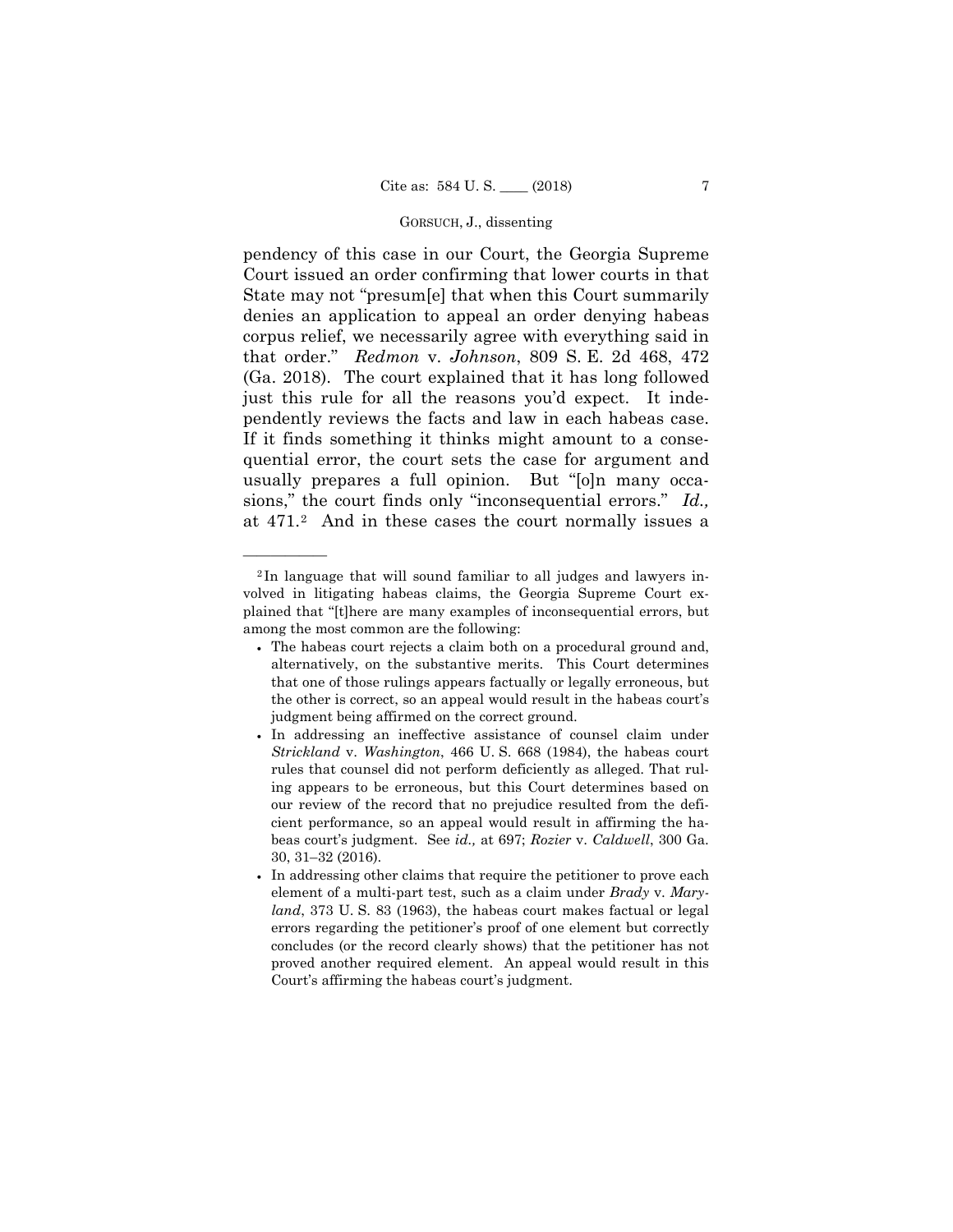summary affirmance because the costs associated with full treatment of the appeal outweigh the benefits of correcting what is at most harmless error, especially given the court's heavy caseload and the need to attend to more consequential matters[.3](#page-21-0) Petitioner's presumption thus does not seek to reflect reality; it seeks to deny it.

The presumption is especially unrealistic in another way. The Court and petitioner presume that a summary order by a state supreme court adopts *all the specific reasons* expressed by a lower state court. In doing so, they disregard a far more realistic possibility: that the state supreme court might have relied only on the same *grounds* for the denial of relief as did the lower court without necessarily adopting all its reasoning. Here, the lower state court denied petitioner's *Strickland* claim on the grounds that counsel's performance was not deficient and petitioner suffered no prejudice. And it gave several reasons for

——————

<sup>•</sup> The habeas court misstates a legal standard in one part of its order, but recites the standard correctly elsewhere in the order, and it is clear that the judgment is correct applying the right standard.

<sup>•</sup> In addressing a habeas petition with multitudinous claims, the habeas court's order fails to explicitly rule on a claim, but the record shows that the claim is entirely meritless." *Redmon*, 809 S. E. 2d, at 471 (some citations omitted).

<span id="page-21-0"></span><sup>&</sup>lt;sup>3</sup>"[T]he burdens of invoking the full appellate process, including writing opinions simply to point out factual or legal errors that do not affect the judgment, are significant for this Court. We issue about 350 published opinions each year, all en banc, meaning that each Justice (seven of us until 2017, nine now) must evaluate an opinion a day and author 35 to 50 majority opinions a year, with the help of only two law clerks in each chambers. Moreover, the Georgia Constitution requires this Court to issue its decision within the two terms of court after an appeal is docketed (which means within about eight months, given our three terms per year). . . . And our reasoned decisions are precedent binding on all other Georgia courts, . . . so issuing opinions where the relevant law is already well-established runs the risk of creating inconsistencies." *Redmon*, 809 S. E. 2d, at 472.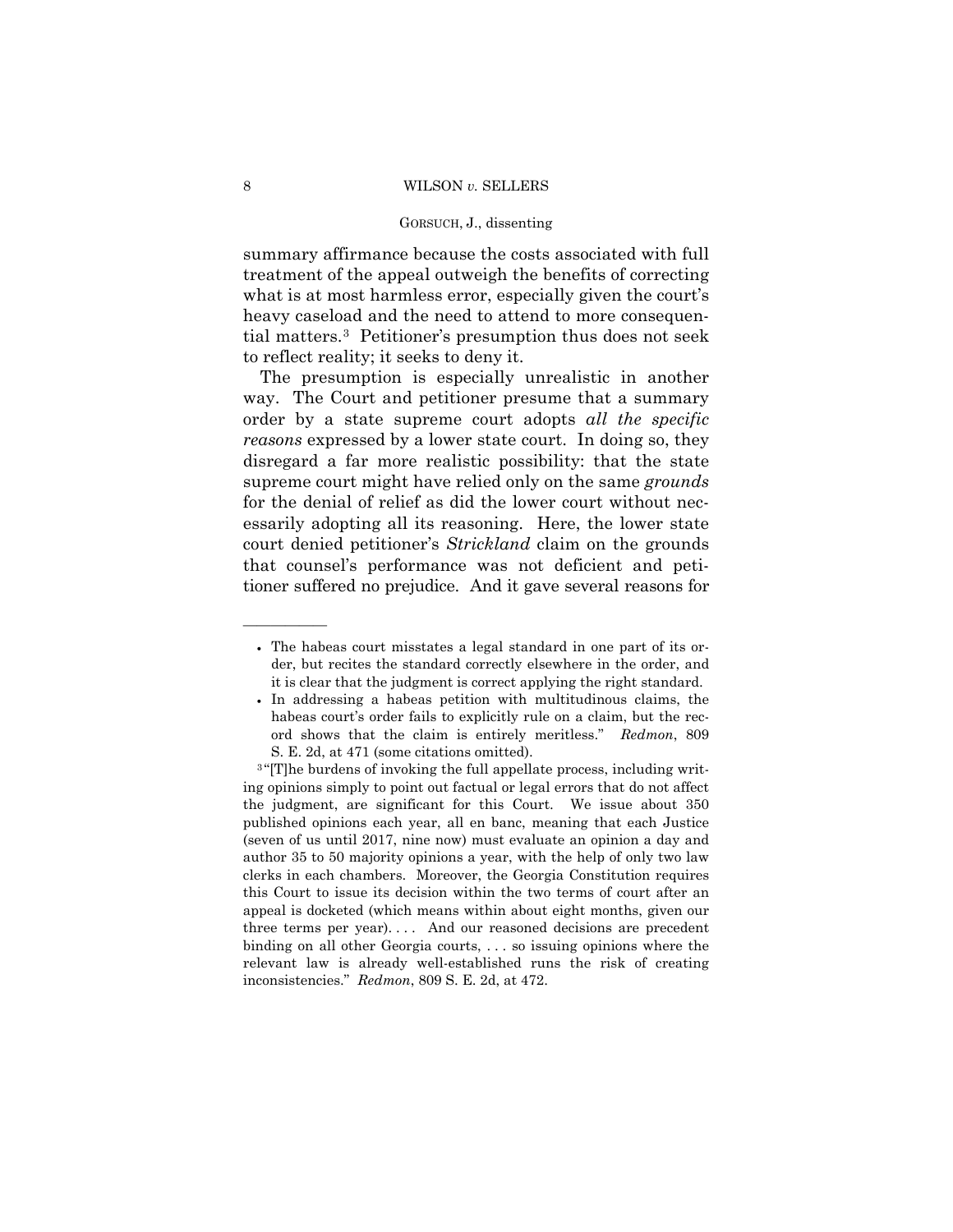its conclusions: for example, the evidence petitioner sought to admit "would have been inadmissible on evidentiary grounds, cumulative of other testimony, or otherwise would not have, in reasonable probability, changed the outcome of the trial." App. 61. In summarily denying relief, the state supreme court might have reached the same conclusions (no deficient performance and no prejudice) without resting on the exact same reasons.

While the "look through" presumption cannot be squared with AEDPA's text, traditional rules, or Georgia's actual practice, petitioner and the Court contend it is at least consistent with *Ylst* v. *Nunnemaker*, 501 U. S. 797 (1991). See Brief for Petitioner 38; *ante,* at 5–8. But it is not. In habeas review of state court convictions, federal courts may only review questions of federal law. So if a state court decision rejecting a petitioner's federal law claim rests on a state procedural defect (say the petitioner filed too late under state rules), federal courts generally have no authority to reach the federal claim. *Ylst* simply teaches that, if a lower state court opinion expressly relied on an independent and adequate state ground, we should presume a later state appellate court summary disposition invoked it too. See 501 U. S., at 801, 803. The decision thus seeks to protect state court decisions from displacement and reaches a result consistent with the traditional rule that a summary order invokes *all* fairly presented bases for affirmance.

Neither can *Ylst* be reimagined today as meaning anything more. The case came years before AEDPA's new standards for habeas review and can offer nothing useful about them. The work of interpreting AEDPA's demands was left instead to *Richter*. And, as we've seen, *Richter* forecloses petitioner's presumption. Of course, and as petitioner stresses, *Richter* didn't overrule *Ylst*. But that's for the simple reason that *Ylst* continues to do important, if limited, work in the disposition of procedural default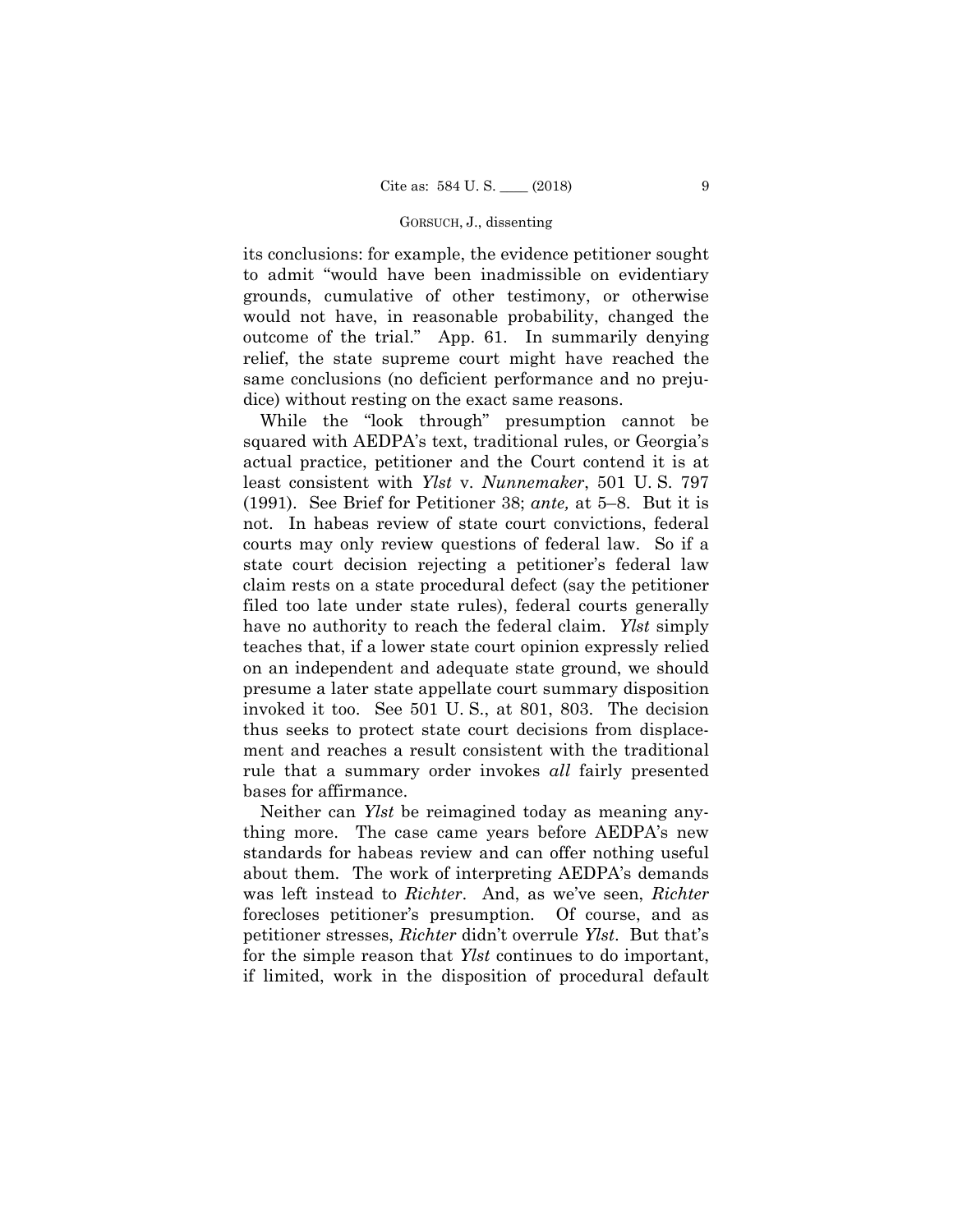claims because "AEDPA did not change the application of pre-AEDPA procedural default principles." B. Means, Federal Habeas Manual §9B:3 (2017).

Uncomfortable questions follow too from any effort to reimagine *Ylst*. If we were to take *Ylst* as suggesting that summary decisions presumptively rely only on the reasons found in lower court opinions, wouldn't we have to overrule our many precedents like *Wynne* and *Mandel* that explicitly reject any such presumption? Wouldn't circuit courts have to discard their own similar precedents? See *supra*, at 5–6. Consistency would seem to demand no less.

The only answer petitioner and the Court offer is no answer at all. Consistency, they suggest, is overrated. *Everywhere else* in the law we should retain the usual rule that a summary affirmance can't be read as presumptively resting on the lower court's reasons. They encourage us to use *Ylst* only as a tool for making a *special exception* for AEDPA cases: here and here alone should we adopt petitioner's "look through" presumption. Brief for Petitioner 18, 20; *ante,* at 10 (stating that "we 'look through' the silent decision for a specific and narrow purpose" under AEDPA). But just stating this good-for-habeas-only rule should be enough to reject it. Summary orders that happen to arise in state habeas cases should receive no less respect than those that arise anywhere else in the law. If anything, they should receive *more* respect, because federal habeas review of state court decisions "'intrudes on state sovereignty to a degree matched by few exercises of federal judicial authority.'" *Richter,* 562 U. S., at 103.

\*

Petitioner's novel presumption not only lacks any provenance in the law, it promises nothing for its trouble. Consider the most obvious question it invites, one suggested by the facts of our own case: what happens when a state supreme court issues an order explaining that its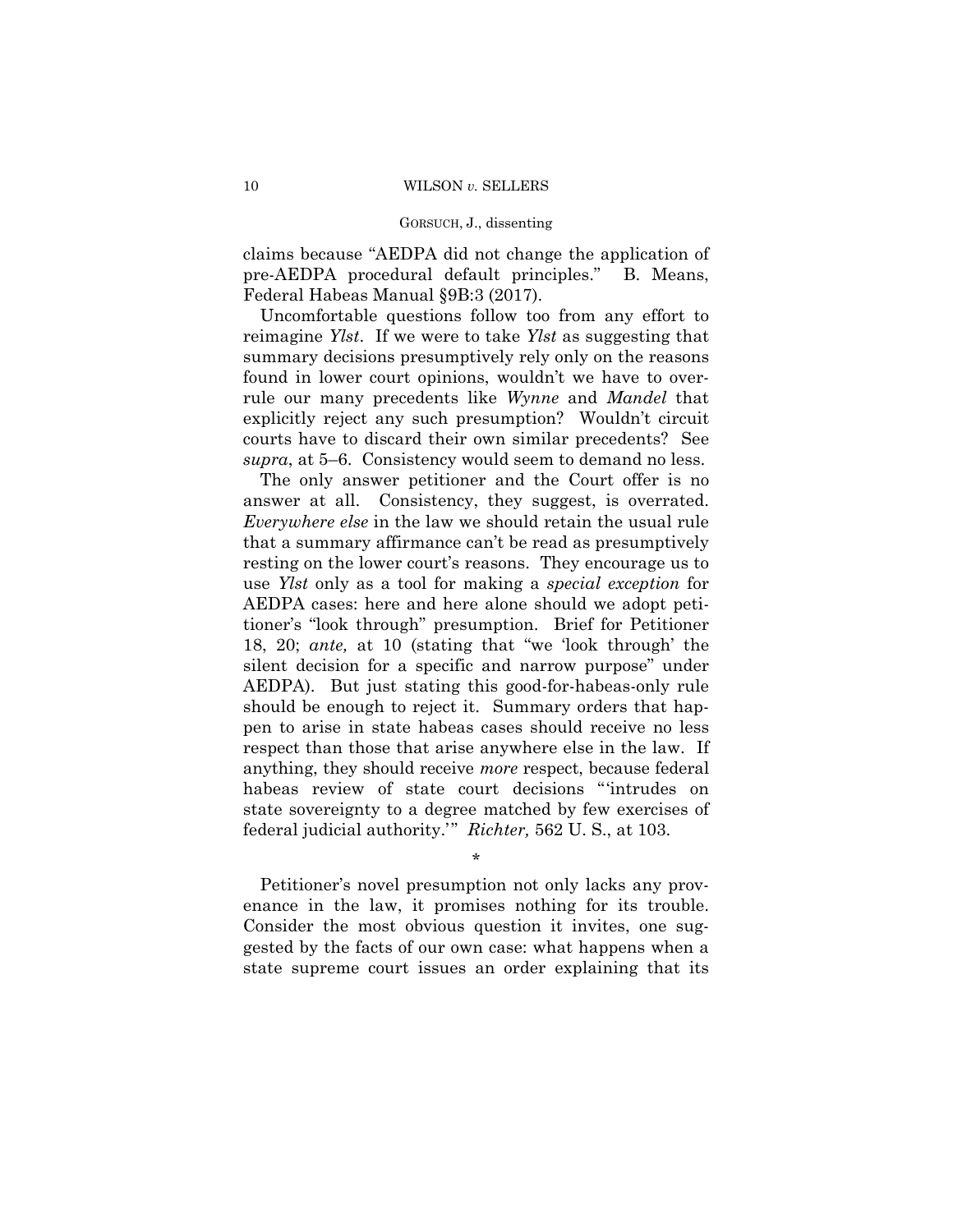summary affirmances do not necessarily adopt the reasons in lower court opinions? Should that be enough to rebut the "look through" presumption? After defending the presumption, even the dissent in the Eleventh Circuit decision under review recognized that a disclaimer along these lines should suffice to rebut it. See *Wilson* v. *Warden*, 834 F. 3d 1227, 1263 (2016) (en banc) (opinion of J. Pryor, J.) ("The Georgia Supreme Court could simply issue a one-line order denying an application for a certificate of probable cause that indicates agreement with the result the superior court reached but not the lower court's reasons for rejecting the petitioner's claim"). And, of course, the Georgia Supreme Court has recently responded to the dissent's invitation by issuing just such a disclaimer. So in the end petitioner's presumption seems likely to accomplish nothing for him and only needless work for others inducing more state supreme courts to churn out more orders restating the obvious fact that their summary dispositions don't necessarily rest on the reasons given by lower courts. Along the way, too, it seems federal courts will have their hands full. For while the Eleventh Circuit dissent had no difficulty acknowledging that an order like Georgia's suffices to overcome petitioner's presumption, the Court today refuses to supply the same obvious answer.

Consider, too, the questions that would follow in the unlikely event a general order like the one from the Georgia Supreme Court wasn't considered enough to overcome petitioner's presumption. Quickly federal courts would be forced to decide: does the "look through" presumption survive even when a state supreme court includes language in *every* summary order explaining that its decision does not necessarily adopt the reasoning below? What if the state supreme court says something slightly different but to the same effect, declaring in each case that it has independently considered the relevant law and evidence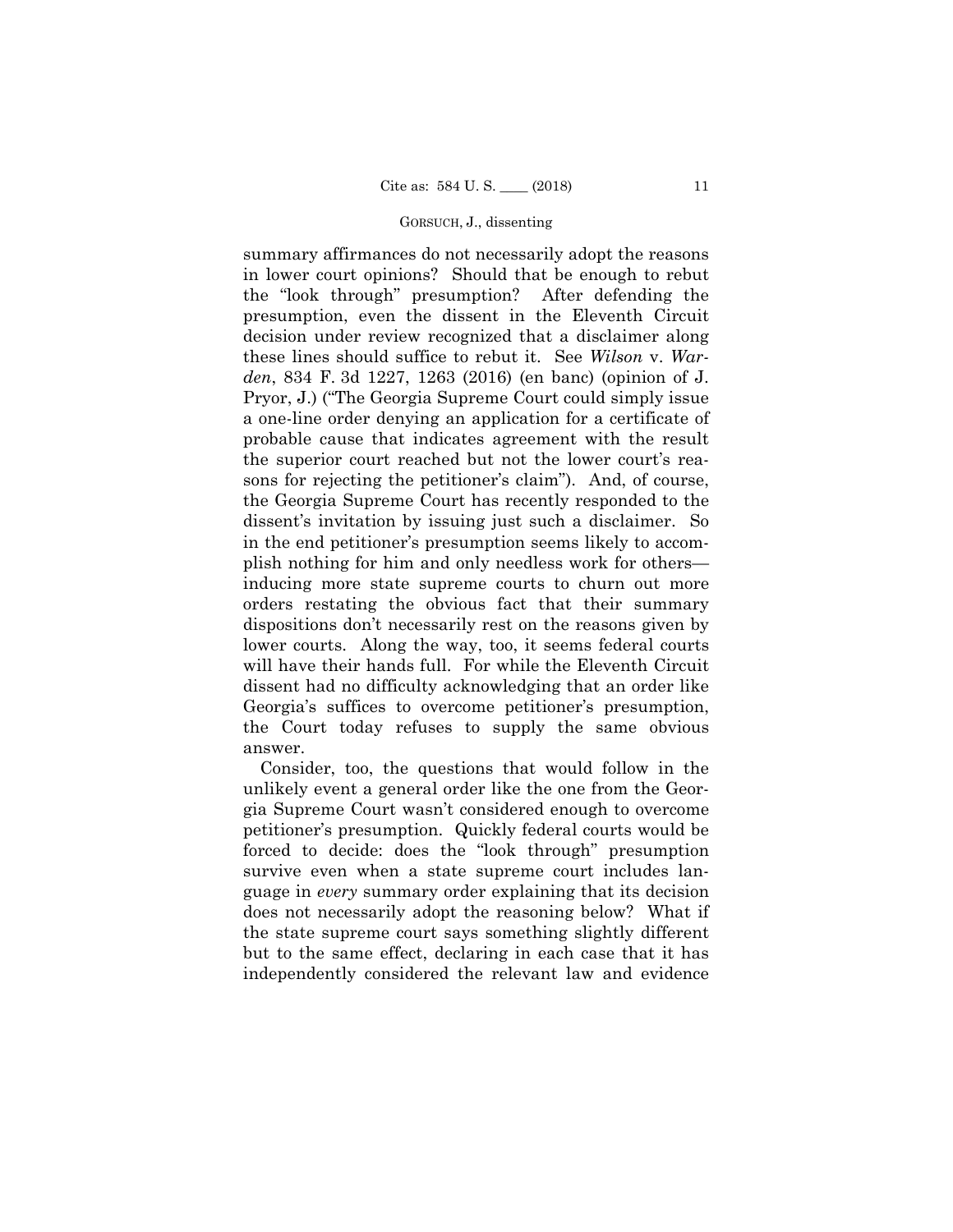before denying relief? And if we start dictating what state court disclaimers should look like and where they should appear, what exactly is left of Congress's direction that our review is intended to guard only against "'extreme malfunctions'" in state criminal justice systems? *Richter*, *supra*, at 102. Wouldn't we be slipping into the business of "tell[ing] state courts how they must write their opinions," something this Court has long said federal habeas courts "have no power" to do? *Coleman* v. *Thompson*, 501 U. S. 722, 739 (1991).

Apart from whether a (general or case-specific) order from a state supreme court suffices to overcome petitioner's presumption, there's the question what else might. Say a lower state court opinion includes an error but the legal briefs or other submissions presented to the state supreme court supply sound alternative bases for affirmance. In those circumstances, should a federal habeas court really presume that the state supreme court chose to repeat the lower court's mistake rather than rely on the solid grounds argued to it by the parties? What if a sound alternative basis for affirmance is presented for the first time in the parties' federal habeas submissions: are we to presume that the state supreme court was somehow less able to identify a reasonable basis for affirmance than federal habeas counsel?

Here at least the Court does offer an answer. Petitioner insists that federal courts should presume that state supreme court summary orders rest on *unreasonable* lower state court opinions even in the face of *reasonable* alternative arguments presented to the state supreme court or in federal habeas proceedings. But seeming to recognize the unreasonableness of this request, the Court opts to reshape radically petitioner's proposed presumption before adopting it. First, the Court states that "it is more likely that a state supreme court's single word 'affirm' rests upon alternative grounds where the lower state court decision is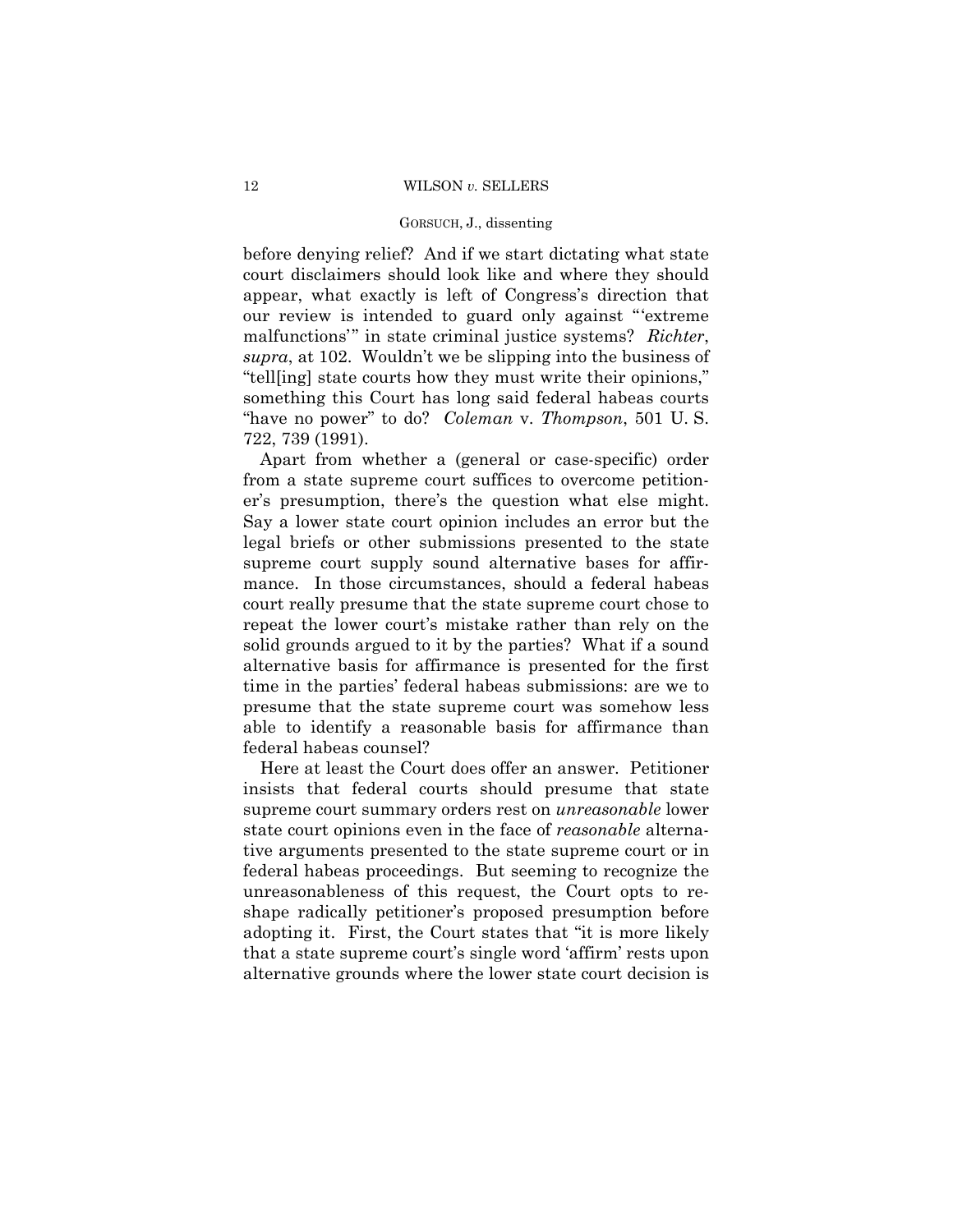unreasonable." *Ante,* at 9. Then, the Court proceeds to explain that "a federal habeas court may conclude that counsel has rebutted the presumption on the basis of convincing alternative arguments for affirmance made to the State's highest court or equivalent evidence presented in its briefing to the federal court similarly establishing that the State's highest court relied on a different ground than the lower state court, such as the existence of a valid ground for affirmance that is obvious from the state-court record." *Ibid*.

The Court's reshaping of petitioner's presumption reveals just how futile this whole business really is. If, as the Court holds, the "look through" presumption can be rebutted "where the lower state court decision is unreasonable," *ibid.*, it's hard to see what good it does. Petitioner sought to assign *unreasonable* lower court opinions to final state court summary decisions. To hear now that essentially only *reasonable* (and so sustainable) lower state court opinions are presumptively adopted by final state court summary decisions will surely leave him sour on this journey and federal habeas courts scratching their heads about the point of it all. And if, as the Court also tells us, a federal habeas court can always deny relief on a basis that is apparent from the record or on the basis of alternative arguments presented by the parties in state or federal proceedings, then the "look through" presumption truly means nothing and we are back where we started. With the Court's revisions to petitioner's presumption, a federal habeas court is neither obliged to *look through* exclusively to the reasons given by a lower state court, nor required to *presume* that a summary order adopts those reasons.

All this is welcome news of a sort. The Court may promise us a future of foraging through presumptions and rebuttals. But at least at the end of it we rest knowing that what was true before remains true today: a federal